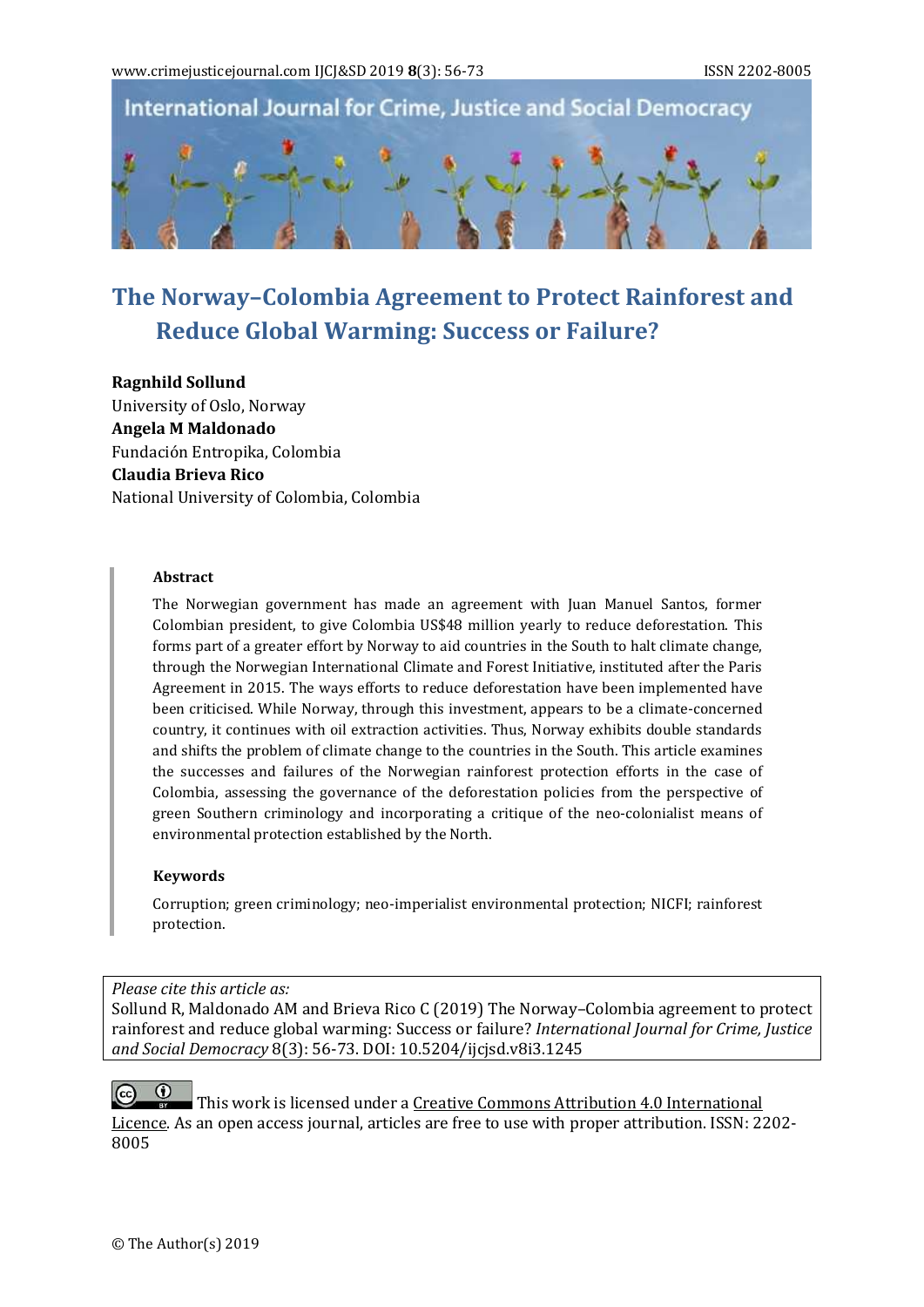## **Introduction**

Norway, a wealthy country in the far north of Europe, has a reputation for being concerned with world peace, humanitarian aid and environmental protection. In part, this reputation is due to Norway's role in peace negotiations, such as those between Israel and Palestine and in Colombia and its considerable contributions to humanitarian aid worldwide. As stated by Tvedt (2007: 615):

During a period when the process of globalisation is forcing all nations to redefine their position, the political leadership [in Norway] has linked Norway's national and international 'state branding' to its development and peace policies on the global scene.

Norway is responsible for the Nobel Peace Prize, which in 2016 was given to ex-president Juan Manuel Santos of Colombia. According to the Norwegian government, Norway's contribution to the peace agreement in Colombia and the rainforest protection program (Norway's International Climate and Forest Initiative [NICFI]) in the country are mutually supportive (Norges internasjonale klima- og skoginitiativ 2015: 18). While Norway contributes greatly to global warming, being an oil- and gas-producing country, $1$  it has also contributed significantly to the protection of rainforest in various countries of the global and metaphoric South (Goyes 2017; Carrington et al. 2016), such as Tanzania—a country that for decades has received Norwegian humanitarian aid—Brazil, Peru, DR Congo, and more recently, Colombia.<sup>2</sup>

We begin by presenting the Joint Declaration of Intent (JDI) between Norway and Colombia, then situate the article theoretically, before describing the NICFI in view of Norway's humanitarian aid history. We continue with present criticism raised against NICFI to form a background for examining Colombia as an empirical case, with a special focus on perverse initiatives (e.g., those concerning the measures taken to reduce the growing of crops for illicit use). Is the NICFI an effective development and forest protection policy, or is it an example of unsuccessful neocolonialist/imperialist policies and bad governance in a recipient country like Colombia? To answer this, we discuss the results as provided by the Colombian government in fulfilling the requirements to obtain further funding from Norway, and the scope of this collaboration. We also present the actions taken by civil society to demand transparency and effectiveness from the Colombian government in light of the escalating rate of deforestation in the Amazon.

## **The case of Colombia: The Joint Declaration of Intent**

Following the 2009 Conference of the Parties (COP) of the United Nations Framework Convention on Climate Change, in which Colombia presented the ambitious goal of reaching zero net deforestation<sup>3</sup> in the Colombian Amazon by 2020, Colombia again committed to this goal during the 2015 COP in Paris. As part of the Colombian National Development Plan for 2014–2018 (Departamento Nacional de Planeacion [DNP] 2015), the Ministry of Environment and Sustainable Development (Ministerio de Ambiente y Desarrollo Sostenible [MADS]) has been in charge of designing and implementing the National Strategy for Reducing Emissions from Deforestation and Forest Degradation or REDD+<sup>4</sup> in coordination with other ministries, public entities and the private sector within the framework of the national climate change policy (Law 1753, 2015). Thus, in 2016, MADS, with technical support from the Institute of Hydrology, Meteorology and Environmental Studies (Instituto de Hidrología, Meteorología y Estudios Ambientales [IDEAM]), among others, designed a comprehensive project named Amazon Vision. This program is expected to be an innovative regional development model that aims to empower local people to tackle conservation challenges such as climate change, tropical deforestation and food security (MADS 2017). The main drivers of deforestation identified by Amazon Vision are large-scale expansion of extensive livestock farming, agro-business and land occupation. Furthermore, reports provided by civil society organisations such as Fundación Ideas para la Paz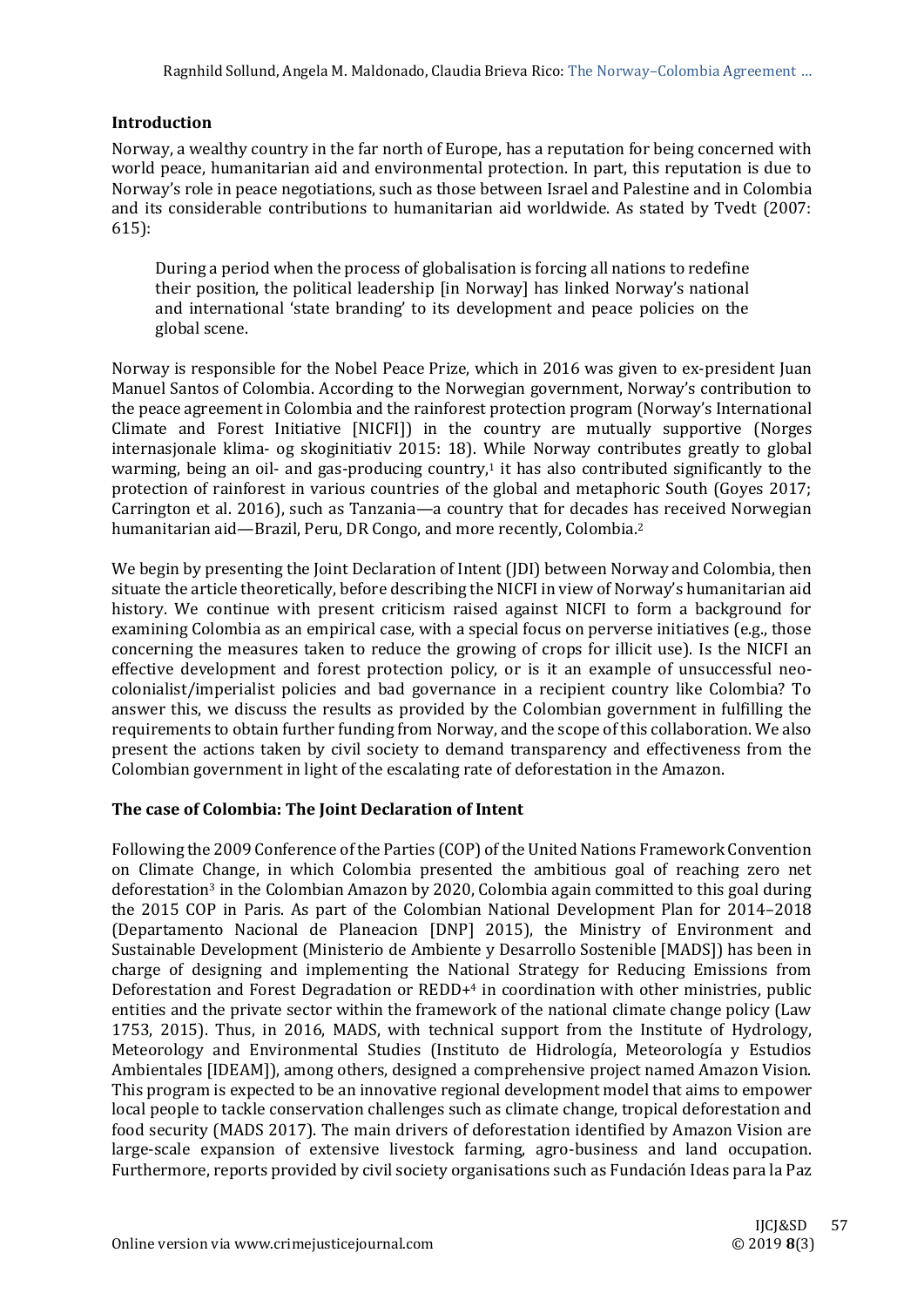(FIP) state that illegal crops have increased exponentially. Coca cultivation grew from 48,000 hectares in 2012 to 146,000 hectares in 2016 (FIP 2018; UNODC 2017).

Preventing deforestation is important and not only for reducing global warming. The latest Planet Index Report (WWF 2018) shows an overall decline of 60 per cent in populations of vertebral species between 1970 and 2014. Species population declines are especially pronounced in the tropics, with South and Central America suffering the most dramatic decline: an 89 per cent decrease in 2018 from 1970. While deforestation indicates loss of livelihood, an actual, as well as symbolic, loss for humans, for non-humans it implies loss of habitats, starvation and species extinction, which is also urgent from an eco-justice non-speciesist harm perspective (White 2013).

The financial resources allocated to reach Colombia's 'Zero Net Deforestation' goal have been provided by the governments of Norway, the United Kingdom (UK) and Germany through the REDD+ Early Movers Programme and the World Bank's BioCarbon Fund. Under the JDI signed by the government of Colombia and the aforementioned governments during the Paris COP in 2015, the four countries agreed upon the following objectives of this partnership: first, to contribute to the reduction of greenhouse gas emissions caused by deforestation and forest degradation. Second, to contribute to achieving national targets of: i) reducing annual deforestation in Colombia to 90,000 hectares or less by 2018; ii) attaining zero net deforestation in the Colombian Amazon by 2020; iii) restoring 210,000 additional hectares between 2015 and 2018, aiming to establish restoration processes for 200,000 more hectares by 2020; iv) striving to end the loss of natural forest by 2030. Third, to contribute to the sustainable development of Colombia's rural sectors and communities by supporting a transition to resilient, low-carbon rural development, and promote zero deforestation in key commercial supply chains, all of which Colombia views as fundamental to securing lasting peace. Fourth, to work together to advance the goals of the New York Declaration on Forests, and to support the progress of global efforts regarding climate change and sustainable development in general, and the progress of REDD+ in particular (JDI 2015). As a consequence of the agreement between Norway, the UK, Germany and Colombia, Norway agreed to give Colombia a total of US\$225 million by 2020, provided Colombia fulfilled its obligations. Colombia's Amazon Vision program is adopting several reforms to reach its goal of achieving net deforestation by 2020. Should Colombia succeed in these endeavors, according to the Norwegian government's report, they would, at a minimum, counteract Norway's yearly emissions (Norges internasjonale klima- og skoginitiativ 2016: 17–18). This is also a clear motivation for Norway's forest initiative.

The Norwegian–Colombian partnership works under two modalities:

- *Modality 1:* Donor countries provide funding for policy design, implementation and structure, enabling the reduction of emissions from deforestation, and therefore, promoting a low carbon emission economy.
- *Modality 2:* Donor countries provide economic contributions for verified emission reductions at a national level.

The modalities represent a 'payment for results' approach in which Colombia is compensated for efforts to reduce carbon dioxide emissions that result from deforestation. In recognition of these reductions, donor countries grant financial resources (up to \$US125 million between 2016 and 2021) to develop strategies to stop deforestation and thereby reduce emissions. Reports concerning reductions of carbon emissions are assessed by a neutral third party (Norges internasjonale klima- og skoginitiativ 2015: 12).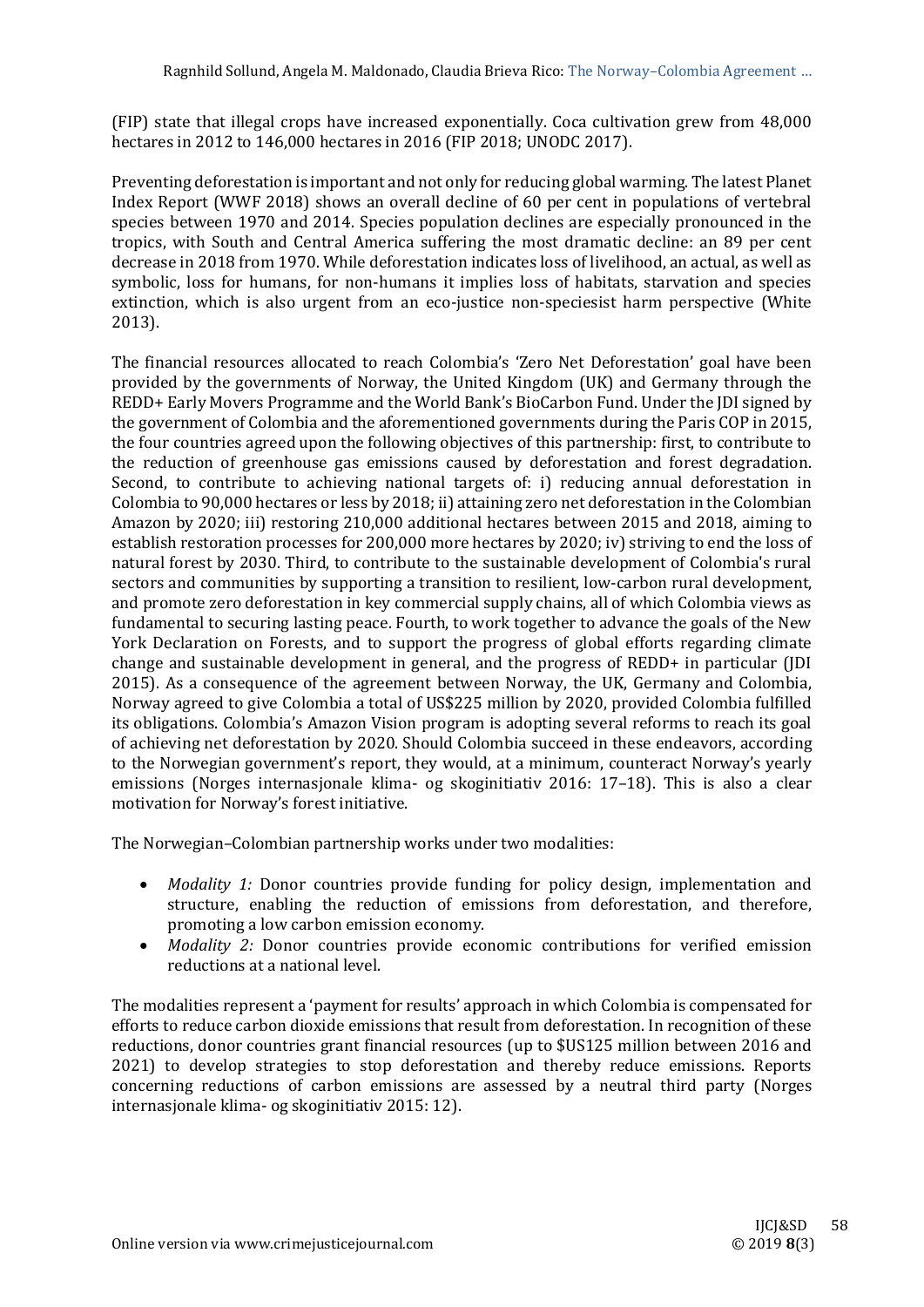## **Green and Southern criminology**

This article takes its theoretical foundation from green and Southern criminology. Green criminology is concerned with issues of harm and justice, whether for humans, non-humans or ecosystems (e.g., Beirne and South 2007; Sollund 2008; White 2011, 2018). How powerful institutions, whether states or large corporations, contribute to environmental degradation and injustice is an important topic (e.g., Beirne and South 2007; Stretesky et al. 2013; Sollund 2015). To a large degree, green criminology is concerned with environmental crimes and harms against the environment, while the NICFI is dedicated to protecting the environment through *preventing* deforestation and climate change, and consequently, prevent also the ensuing harm to human and non-human species and breaches of environmental and eco-injustice. Due to its critique of power structures, however, green criminology is an important tool for understanding the successes and failures of the NICFI, and for exploring how a potentially fruitful initiative may have inherent unfortunate side effects and deficiencies.

Southern criminology is defined as a transnational criminology that is inclusive of the experiences and perspectives of the Global South (Carrington et al. 2016). Thus, both green and Southern criminology are concerned with transnational (and eco-global) issues (White 2011; Goyes 2017). The concept of the South captures not only North–South divides, but also the enclaves of the South *within* the North and unresolved North/South tensions *within* many societies (Carrington et al. 2016: 6). This resonates with Galtung's (1971: 81) structural theory of imperialism, in which imperialism is a 'species in a genus of dominance and power relationships' and a 'general structural relationship between two entities'. Imperialism, according to Galtung (1971:18), is a system that splits up collectivities and relates some of the parts to each other in relations of *harmony of interest* and other parts in relation to *disharmony of interest,* or *conflict of interest*  (italics in original). Imperialism and (neo)colonialism are tightly intertwined concepts and relevant to the present case. While 'colonialism usually is understood as an extension of a country' imposing the sovereignty of a territory outside its own borders, neo-colonialism is a concept used to describe a situation in which a state exploits resources in another state without taking territorial control (Fagerlund Knudsen et al. 2017; Benjaminsen and Svarstad 2018: 26), as practiced by the Global North, while people in the South suffer the consequences of climate change (Brisman et al. 2018).

The relevance of Southern criminology for the topic of the present article is enlarged by the fact that this discipline concerns issues of vital significance for criminological research and policy for and in the Global South, as well as for the Global North. It also has important implications for South–North relations, and for questions of global security and justice (Carrington et al. 2016). As stated by Brisman et al. (2018: 2):<sup>5</sup>

Southern criminology and green criminology are both powerful reactions against the status quo in criminology and provide standpoints from which to reconsider the contemporary causes and distribution of various forms of inequality and exploitation.

While Southern criminology may have been more concerned with how the North (whether symbolic or geographic) has extracted from and exploited the South, we also find it urgent to explore how such an apparently well-intentioned initiative as the NICFI, which ensures that resources are *added* rather than *extracted* (Stretesky et al. 2013), may resemble previous colonialist and imperialist policy and practice. An issue to be discussed is whether local, peripheral communities of the Global South may not only be extraordinarily burdened by the effects of deforestation and climate change (Brisman et al. 2018), but also by measures made to counteract such harms. However, while acknowledging the dignity of the South, in this case the receiving South, we also consider the responsibilities connected to how the rainforest millions are used in terms of Colombian governance of the means received.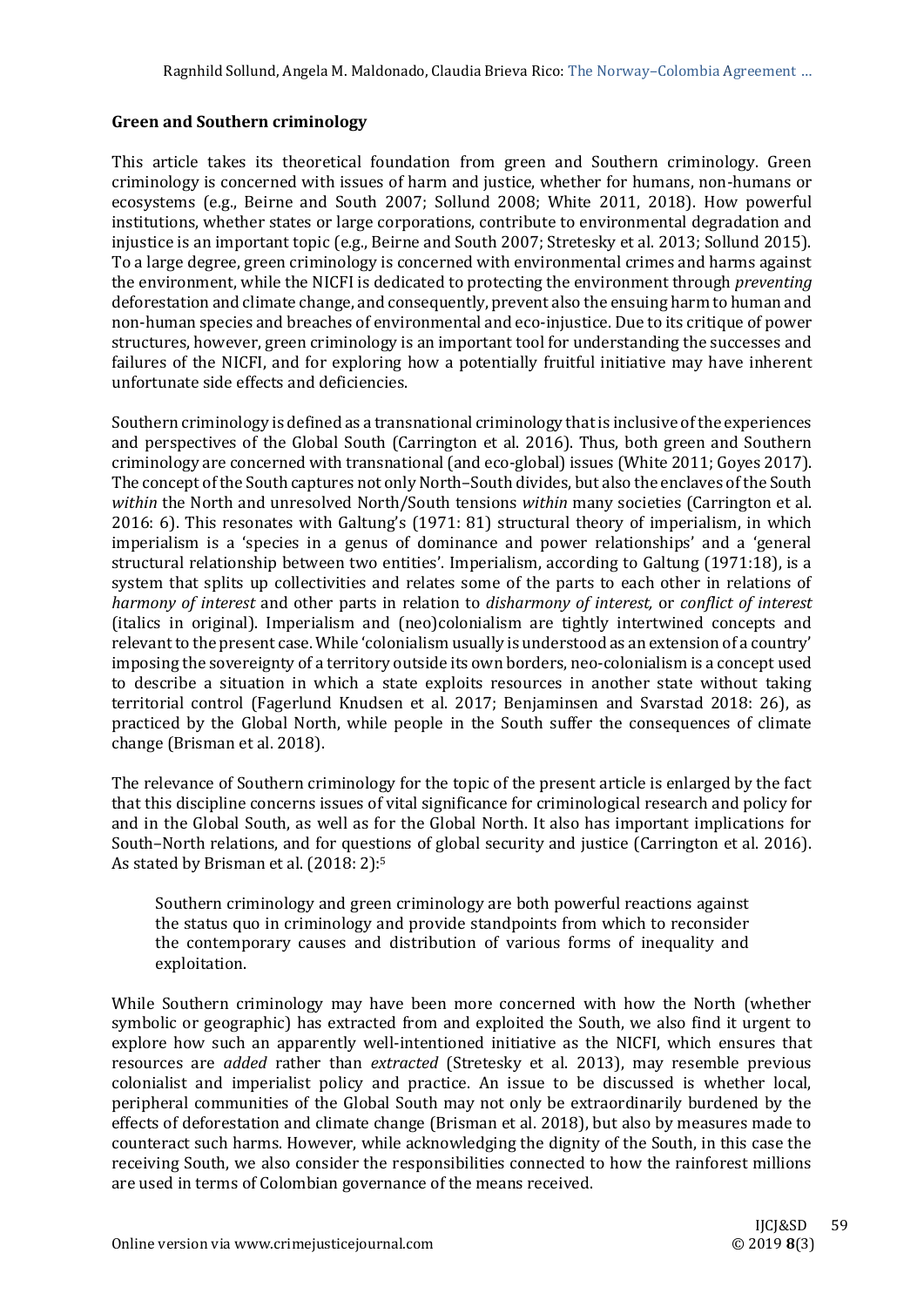## **Climate change aid, NICFI and humanitarian aid: Wheels on the same wagon?**

The Norwegian government states that Norway has been a driving force for ensuring strong social and environmental security mechanisms within the REDD+ framework. This is considered particularly important for securing the participation of indigenous groups, protecting their rights and preserving the rich biodiversity of the forests (Norges internasjonale klima- og skoginitiativ 2015: 12). The ideological basis for the initiative implies that it is more cost-efficient to implement climate measures in low-cost countries than in high-cost countries like Norway (Benjaminsen and Svarstad 2018; Hermansen and Kasa 2014).

The background for the NICFI was an increased domestic demand, from 2006 onwards, for a more proactive climate policy (Hermansen and Kasa 2014). Two Norwegian environmental nongovernment organisations (NGOs), the Rainforest Foundation Norway and Friends of the Earth Norway, exploited the window of opportunity that emerged from the tension between high domestic abatement costs and increasing domestic climate policy demands by proposing a largescale Norwegian rainforest effort (Hermansen and Kasa 2014: 1). Norway signed an agreement with the Brazilian government in 2008, making Brazil the world's largest recipient of aid through REDD+. Brazil has received nearly \$US1 billion in forest aid from Norway (Riksrevisjonen 2018).<sup>6</sup> Norway's yearly payments are transferred to the Amazon Fund (Birdsall, Savedoff and Seymor 2014). According to the Norwegian Ministry for Climate and Environment, projects supported by the fund contribute to Brazil's overarching plan to reduce deforestation, as well as sustainable development in the Amazon region. The fund supports 20 projects in many different categories and has made agreements with authorities, universities, research institutions and NGOs. Indigenous groups are prioritised and the Amazon Fund also supports a project intended to support isolated or recently contacted indigenous groups to counteract pressure or invasions from actors who want to destroy the rainforest. It supports the Waiapiene, who patrol their territory by means of global positioning systems and warn the Brazilian authorities about illegal activities. However, while the Norwegian government expresses great confidence in these initiatives, it has on several occasions had to reduce the rainforest support it provides to the Brazilian government due to failure to comply with its requirements. With Jair Bolsonaro elected as president, there is reason for concern for future rainforest protection in Brazil.

Norway's forest aid cannot be considered in isolation from Norway's long tradition of humanitarian aid. The money allocated to various aid projects and the number of NGOs that receive funding from the budget of the Ministry of Foreign Affairs for Humanitarian Aid, such as Norwegian People's Aid, Norwegian Church Aid, the Red Cross and Refugee Aid, have increased significantly over the past decades. According to Tvedt, by 2005 more than 200 organisations were involved in development aid and emergency assistance, and received more than NOK\$3 billion in support from the Ministry of Foreign Affairs, totalling US\$3 billion between 1990 and 2005 (Tvedt 2007: 616). The Norwegian humanitarian aid system can be characterised as being within the 'Southern political system', which comprises both development aid and foreign policy directed towards improvement of the situation in the 'South', a national sub-system of what Tvedt (2007: 618–619) described as the 'international aid system'.

The climate and forest initiative is funded by the budget for humanitarian aid. In 2017, Norway gave \$US4.1 billion in humanitarian aid, of which nearly US\$64 million was for rainforest protection. Between 2008 and 2017, the Norwegian parliament granted nearly US\$3 billion for this purpose. Colombia is also a great recipient of other types of Norwegian aid, of which, in 2017, US\$3.5 million went to support emergency aid, US\$248 million to good governance, US\$31 million to environment and energy and roughly US\$2 million to health and social services. It is important to note that Norway supports Colombia with a budget for good governance, since Colombia's government structure has responded inadequately to many of the challenges related to the prevention and control of deforestation. Corruption is one of Colombia's main scourges, as reflected by the fact that it has an index rating of perception of corruption well above the global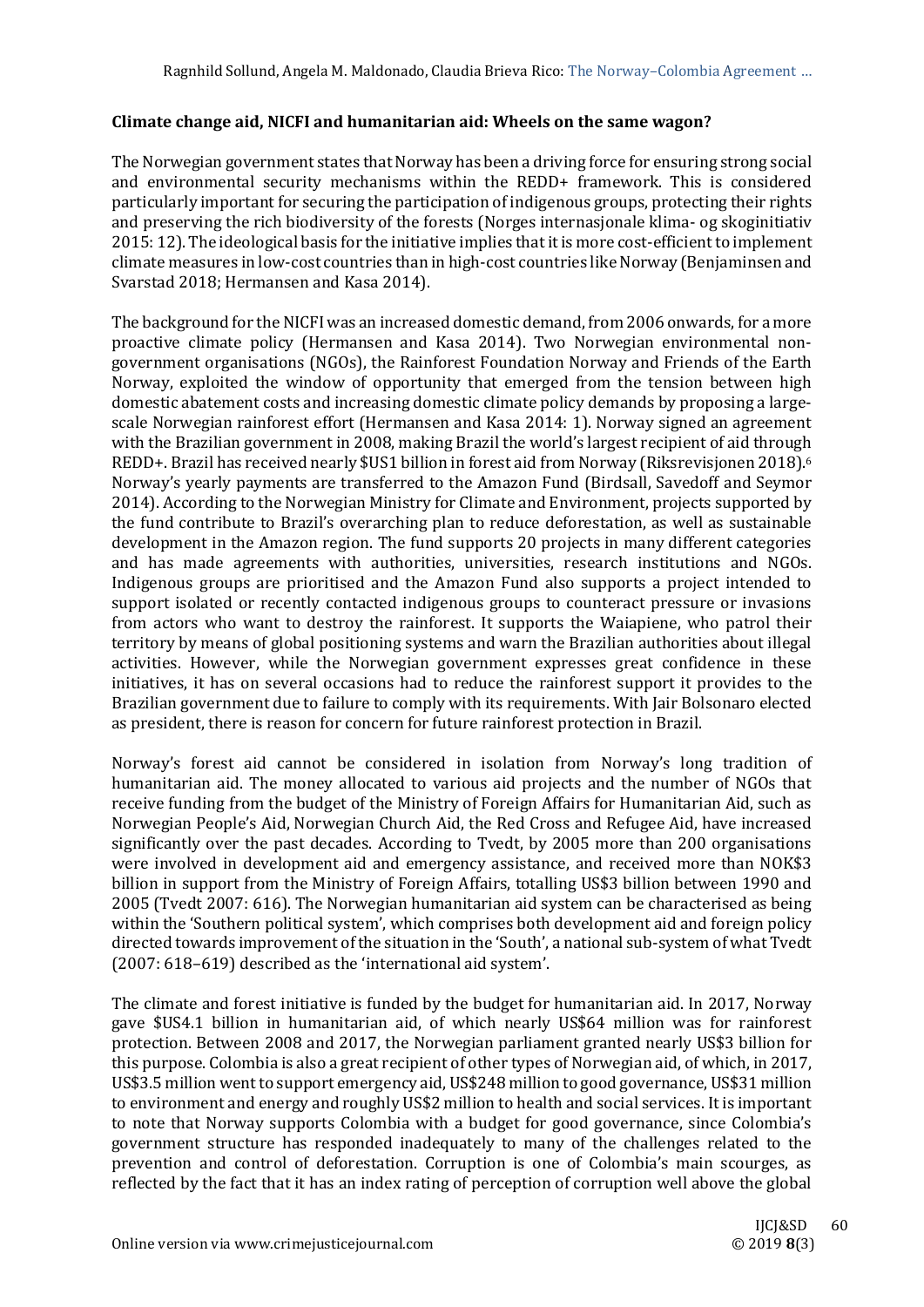average, classifying it as one of the most corrupt countries in the world (Newman and Angel 2017). The actions that should be taken to comply with the commitments with international funders may not be fully carried out, since the funds destined for them are drained by corruption at all levels (El Tiempo 2017). Corruption contravenes good governance. Simultaneously, the lack of technical capacity, institutional commitment and political will make many Colombian institutions ineffective at carrying out their assigned tasks (Guzmán-Ayala 2017).

# **Criticism of REDD+**

Criticism of REDD+ divides its negative effects into four categories, each of which has a legal basis in human rights:

- 1) land grabs, land conflicts and violations of customary land rights
- 2) exploitative carbon contracts and corruption
- 3) marginalisation of indigenous peoples and forest-dwellers
- 4) increased poverty and disruption of traditional forest-based lifestyles (Raftopolous and Short 2017: 170).

In 2018, *Riksrevisjonen* (the Office of the Auditor General of Norway) published an evaluation of the Norwegian rainforest initiative and concluded that:

- the results of REDD+ in terms of reducing carbon emissions are delayed and insecure
- Norwegian contributions have not triggered sufficient contributions from others
- controls with the implementation of REDD+ are insufficiently effective
- the Ministry of Climate and Environment is insufficiently systematic in gathering information and in its use of information about the NICFI
- ministries fail to properly follow up irregularities in the use of rainforest aid (Riksrevisjonen 2018).

Concerning the insecure and delayed results, *Riksrevisjonen* asserted that conflicts of interest and changing political priorities in the collaborating countries hinder and delay efforts and results, as in Colombia, Brazil and Guyana. Concerning lack of control, *Riksadvokaten* alleged that there is a lack of follow-up with regard to social and environmental security, such as the rights of indigenous peoples, the fight against poverty, and conservation of natural forest, and that the receiver countries' reporting is insufficient. Finally, measurement, reporting and verification of carbon emissions are inadequate, particularly in Brazil. In five of eight concrete collaborations, payment for carbon emission reductions is delayed, and weak implementation of REDD+ at the national level means that an end to deforestation in one area will be replaced by deforestation elsewhere. Large amounts of money remain in bank accounts rather than being paid out to collaborating countries because of their political failure to prioritise REDD+.

While *Riksrevisjonen* is particularly critical of the implementation of REDD+ and the use of Norwegian rainforest billions in Brazil, Benjaminsen and Svarstad (*2*018a) examined the rainforest initiative's success in Tanzania. The agreement with Tanzania was the first bilateral agreement to come out of the NICFI (Hermansen and Kasa 2014). We present this as an empirical example in view of the theoretical framework within which the Colombian case will later be discussed. Benjaminsen and Svarstad followed one REDD project held up by Norwegian authorities as especially *successful*. It was intended to compensate the local community for their loss of access to the protected forest. Benjaminsen and Svarstad argued, however, that the project has entailed extensive negative consequences for people in the local villages surrounding the forest, claiming this can be regarded as a form of climate colonialism (Benjaminsen and Svarstad 2018a: 26). In addition, poor or marginalised people in the South bear the direct costs of measures taken to reduce climate change, such as through REDD+, in the form of limitations of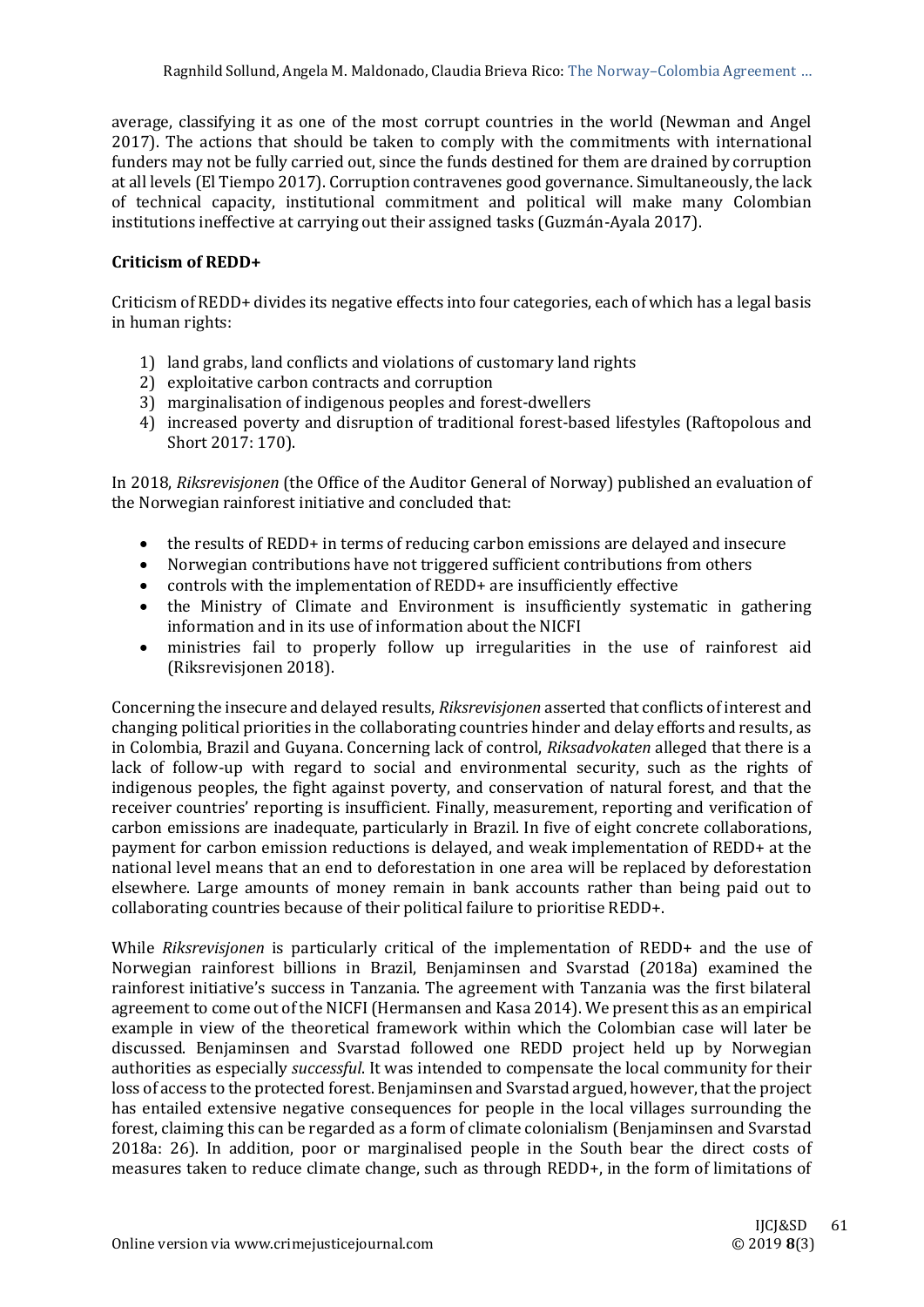their use of natural resources and areas. In Tanzania, Benjaminsen and Svarstad (2018: 33) found that three overlapping groups are most negatively affected by restrictions on the use of protected forest: people living near the protected forest without alternative resources nearby (e.g., firewood and grazing land); people with small farms or no land; and women, since they usually are responsible for collecting firewood for cooking. While the Tanzania project was planned to stimulate national forest policy development, political changes in the Tanzanian government apparently dampened the motivation to develop a viable national REDD+ strategy (Hermansen and Kasa 2014: 18), which may easily happen in other receiving countries with changing governments such as Colombia and Brazil, where Bolsonaro's ideology is unlikely to ensure rainforest protection. Hermansen and Kasa view this as an illustration of the political risks involved in the development of NICFI.

## **Results of the Norwegian–Colombian collaboration**

In 2016, the government of Colombia (with the long-term support of Norway) signed a peace agreement with the FARC (Revolutionary Armed Forces of Colombia). According to the IDEAM, in the same year the rate of deforestation grew by 44 per cent. Seventy per cent of deforestation in Colombia in 2017 occurred in the Amazon region. Deforestation increased by 74,073 hectares to a total of 144,147 hectares (IDEAM 2018). There is a direct relationship between the disarmament of the FARC and the increase in deforestation (Salazar et al. 2018). Many problems regarding land use surged in scope because the guerrillas abandoned territory in which during the war they had had strict rules for logging, hunting and so on. When they left, these zones were left without governance.

Regardless of emerging international cooperation to extend protected areas, 90 per cent of the deforestation was carried out in six of the most biodiversity-rich national parks, such as Sierra de la Macarena, Tinigua, Paramillo, Cordillera de los Picachos, La Paya and Nukak. These national parks (along with Chiribiquete National Park) are part of the most extensive biological corridor in the Amazon biogeographic region (Clerici et al. 2018). Despite its biological importance, this corridor remains poorly studied, due to the long-term presence of armed groups and the absence of state control. IDEAM (2018) stated that the main drivers of deforestation in these mega-diverse forests are:

- usage as a wasteland by the state
- challenges in the implementation of peace agreements and changes in local land-use rules (presence/absence of armed actors)
- investments by private businesspeople to carry out 'controlled' logging and burning in large territories, including in national parks
- the need for premises to improve mobility between historically isolated population centres
- flexibility of notarial processes regarding the sale of land
- speculative land interests
- programs that serve as perverse incentives (elaborated on below).

Mining has been declared the 'locomotive of Colombian's economic development' and presented as an 'activity to improve not only economic growth but also social advancement' for local communities around mining areas (Agencia Nacional de Minería 2012). The Colombian government has enacted laws promoting large-scale mining across the country (Villar et al. 2017). By declaring mining an 'activity for public utility and social interest', it has opened the gates for pervasive expropriations, forced displacements and licences to operate in protected areas (Goyes in print; Mol 2013; Rojas-Páez 2017).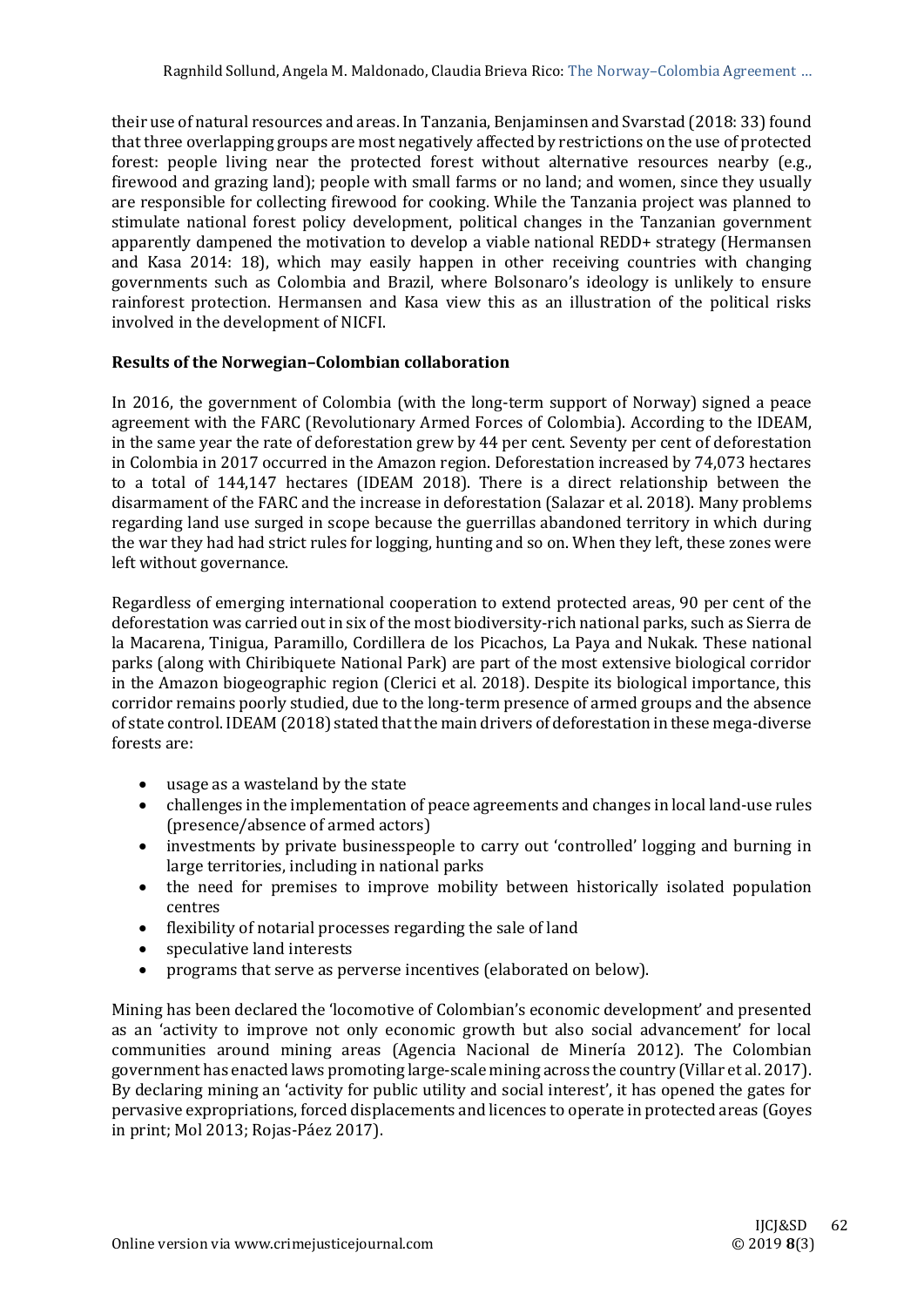One of the main drivers of deforestation in the Colombian Amazon since the signing of the peace agreement with the FARC is the exponential increase (33 per cent) in productive areas for coca crops, reaching 167,400 hectares in 2017 (UNODC 2018). The productive area is an estimate of the coca crop area that has contributed to the total production of coca leaf during the survey period; these crops must be raised in remote locations in forested areas and involve communities with limited income opportunities. The solutions proposed to address this problem include forced manual eradication and voluntary substitution, with the latter achieved through collective agreements with the communities. Despite the strategy's high costs, the territory covered by manual eradication corresponds to only five per cent of the total territory used for coca crops (UNOCDC 2017). In October 2015, the government of Colombia approved the suspension of aerial spraying operations of coca fields with glyphosate. However, current president Ivan Duque raised the possibility of restarting the spraying, despite the detrimental effects on human health, wildlife and ecosystems (Del Olmo, 1998). In Table 1 below, we summarise the alarming indicators of deforestation related to coca plantations reported by the United Nations Office on Drugs and Crime (UNODC) (2018). The reported manual eradication figures for 2016 provided by the Colombian government differ significantly from the figures reported by the Mobile Eradication Groups—police and military forces, showing better results than real ones (UNODC 2018).

| Table 1: Summary of indicators according to the UNODC coca surveys 2017-2018 before and after |
|-----------------------------------------------------------------------------------------------|
| signing the JDI-Paris 2015 and the peace agreement between the Colombian government           |
| and FARC in 2016 (Oficina del alto comisionado para la paz 2016)                              |

| <b>Description of</b><br><i>indicators</i>                                         | <b>Measure</b>  | 2014                | 2015                | 2016                 | 2017                 | <b>Source</b>                             |
|------------------------------------------------------------------------------------|-----------------|---------------------|---------------------|----------------------|----------------------|-------------------------------------------|
| <b>Potential</b><br>cocaine<br>hydrochloride<br>production                         | Metric tons     | $564$ <sup>a</sup>  | 797 <sup>a</sup>    | 1.053 <sup>b</sup>   | 1.379 <sup>b</sup>   | UNODC2017 <sup>a</sup> -2018 <sup>b</sup> |
| Net coca cultivation<br>area                                                       | <b>Hectares</b> | 69.132 <sup>a</sup> | 96.084 <sup>a</sup> | 146.139 <sup>a</sup> | 171.000 <sup>b</sup> | UNODC2017 <sup>a</sup> -2018 <sup>b</sup> |
| Coca<br>crops<br>on<br>indigenous land                                             | <b>Hectares</b> | 7.799               | 11.837              | 15.665               |                      | <b>UNODC 2017</b>                         |
| <b>Coca crops in National</b><br><b>Parks</b>                                      | Hectares        | 5.480               | 6.214               | 7.873                |                      | <b>UNODC 2017</b>                         |
| Aerial spraying of coca<br>crops                                                   | <b>Hectares</b> | 55.523              | 37.199              | $\Omega$             | $\Omega$             | <b>UNODC 2017</b>                         |
| <b>Manual eradication by</b><br>the GME*                                           | <b>Hectares</b> | 5.326               | 4.905               | 3.555                |                      | <b>UNODC 2017</b>                         |
| manual<br>Reported<br>eradication <sup>1</sup>                                     | Hectares        |                     |                     | 18.277               | 52.571               | <b>UNODC 2018</b>                         |
| Achieved<br>an<br>enrolment rate in the<br>National Substitution<br>Program (PNIS) | Families        |                     |                     | $\Omega$             | 54.027               | <b>UNODC 2018</b>                         |
| <b>Cocaine seizures</b>                                                            | Kilograms       |                     |                     | 362.415              | 435.431              | <b>UNODC 2018</b>                         |

\*GME: Grupos Moviles de Erradicacion - Mobile Eradication Groups - Police and Military Forces

<sup>1</sup>Figures reported by UNODC in 2018, without annotations stating that values were verified and updated on a continuous basis, which may have an impact on data and trends previously reported. Thus, values for 2016 in both reports differ significantly.

<sup>a</sup> https://www.unodc.org/documents/colombia/2017/julio/CENSO\_2017\_WEB\_baja.pdf

<sup>b</sup>http://www.unodc.org/documents/cropmonitoring/Colombia/Colombia\_Survey\_territories\_affected\_illicit\_crops\_ 2017\_Summary.pdf

Another perverse incentive is the National Comprehensive Program for the Substitution of Crops for Illicit Use (PNIS—Programa Nacional Integral de Sustitución de Cultivos de Uso Ilícito). Currently, it faces significant setbacks that compromise the sustainability of the substitution process. Families with high numbers of hectares with coca crops were prioritised for benefits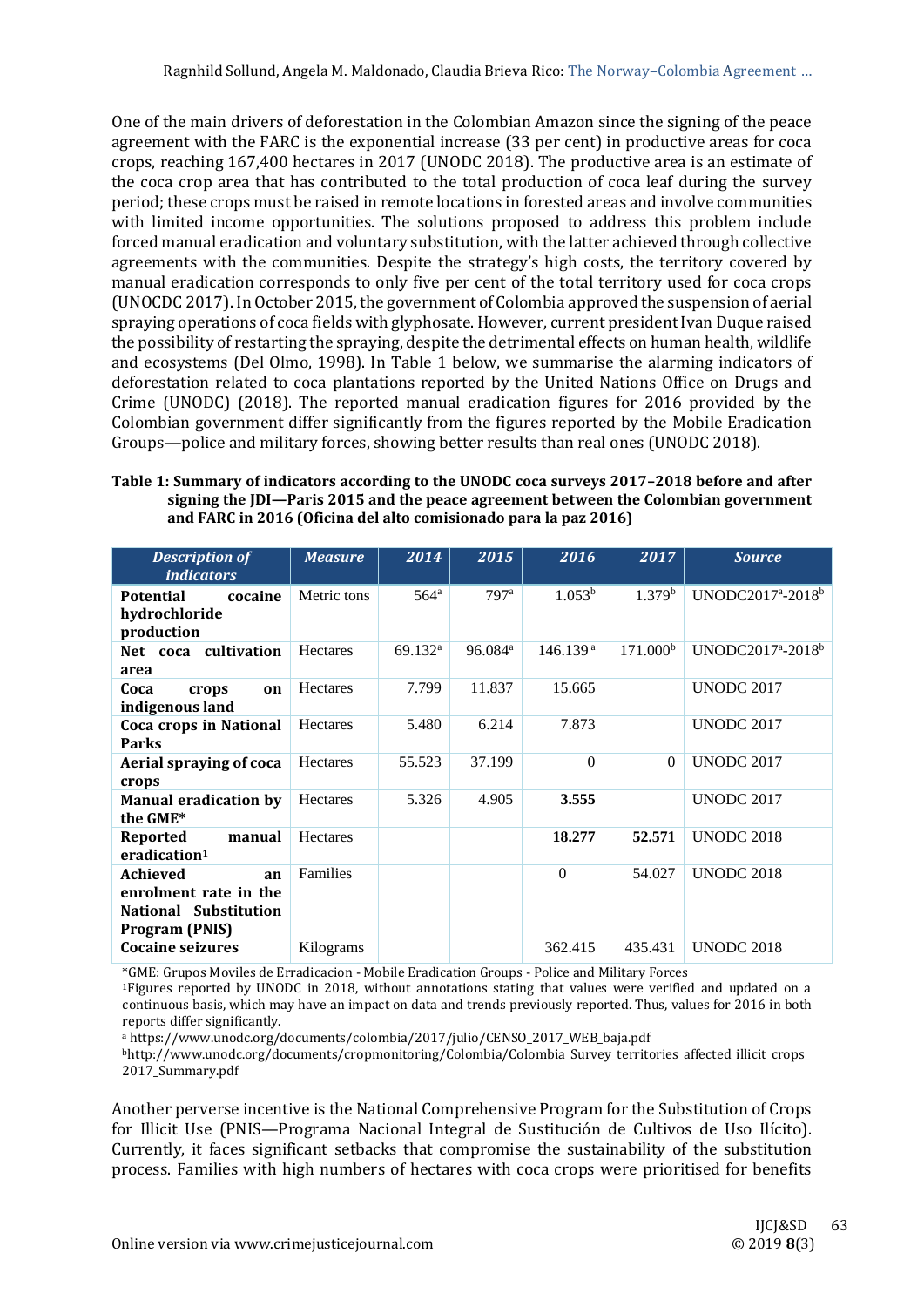disbursement (US\$350 per month). Thus, families with one hectare increased their crops to five hectares to access the PNIS benefits (e.g., in the Pacific region). Civil society organisations in Colombia and UNODC reported that 'By March 31 2018, 62,182 families in 43 municipalities were registered in the PNIS [but] only 11 percent of the families engaged in the program had received assistance' (FIP 2018: 1–2). UNODC (2018) stated that to decrease the quantity of illegal crops, interventions must be carried out at the local level rather than the municipal level to improve livelihoods in remote areas where armed groups dominate. The present system fails to support local farmers and increases deforestation when farmers expand their coca crops to receive benefits.

Land conflict and armed struggle have increased the quantity of illicit crops. This conflict has been aggravated, among other causes, by dispossession (caused by the action of armed actors such as guerrillas and paramilitaries), lack of formal paperwork to document ownership of land/formality of tenure, forced displacement and voluntary abandonment of land to avoid armed conflicts and change of agricultural vocation of the land as a consequence of the displacement that expands the agricultural border (UNODC 2017). In 2011, the Colombian government implemented the *Victims and Land Restitution Law* (Law 1448, 2011), which provides a legal framework for restoring and formalising the ownership of land for victims of internal armed conflict displaced from their territories (Congreso de Colombia 2011). The Unit for Land Restitution (Unidad de Restitucion de Tierras) is a governmental office that provides support for the registration of requests for land restitution and any legal advice needed by the applicant to obtain a legal land title.

Similarly, the Ministry of Justice and Law, in alliance with UNODC, supported the legal formalisation of the ownership of land. Land titling has had positive effects in relation to the palm oil industry in Colombia. The expanded legal framework in the area of cultural and ethnic diversity—instituted with Colombia's constitutional reform in 1991—has involved the allocation of collective land titles to Afro-Colombian and indigenous communities, which sets limits on the expansion of corporate private property (Mol 2017: 175). However, Ruiz-Soto (2017) suggested that land titling may accelerate the process of deforestation. According to the guidelines by Incora (former Instituto Colombiano de la Reforma Agraria) and Incoder (former Instituto Colombiano de Desarrollo Rural), an unproductive forest being transformed into an area of agricultural use requires the cutting down of two-thirds of the forest in the requested area. In other words, the poor *campesino* would be required to cut down forest to demonstrate productive management and legitimise his application for certification. Now, investors who want to seize land pay loggers to cut down the forest and, as subsequent owners of the improved areas, request the formalisation of the title. Therefore, Ruiz-Soto advised that the National Land Agency only give titles for those properties that comply with their ecological function, and establish that these investors' participation in deforestation cannot be considered in an argument in favour of the title. Rather, it is to be treated as a factor for exclusion (Ruiz-Soto 2017).

## **Civil society searching for transparency: The Colombian government's reporting to Norway**

The MADS report (October 2017) stated that by 2017, MADS expected to have completed the establishment of the ENREDD+ citizen care system, but during the writing of this article,<sup>7</sup> no progress report on this program was found (MADS 2017). IDEAM produced the data to implement the National Forest Inventory (structure, composition and floristic diversity, aerial biomass, soil carbon, wood detritus, wood volume, quality and conditions and dynamics mainly of the country's forests), and monitor reports of deforestation every three months. In terms of the progress in policies and instruments, MADS reported the establishment of the National REDD+ Roundtable as a key tool for the participation of actors in the creation of a public–private coalition with companies committed to ambitious zero-deforestation policies. It focuses on the design and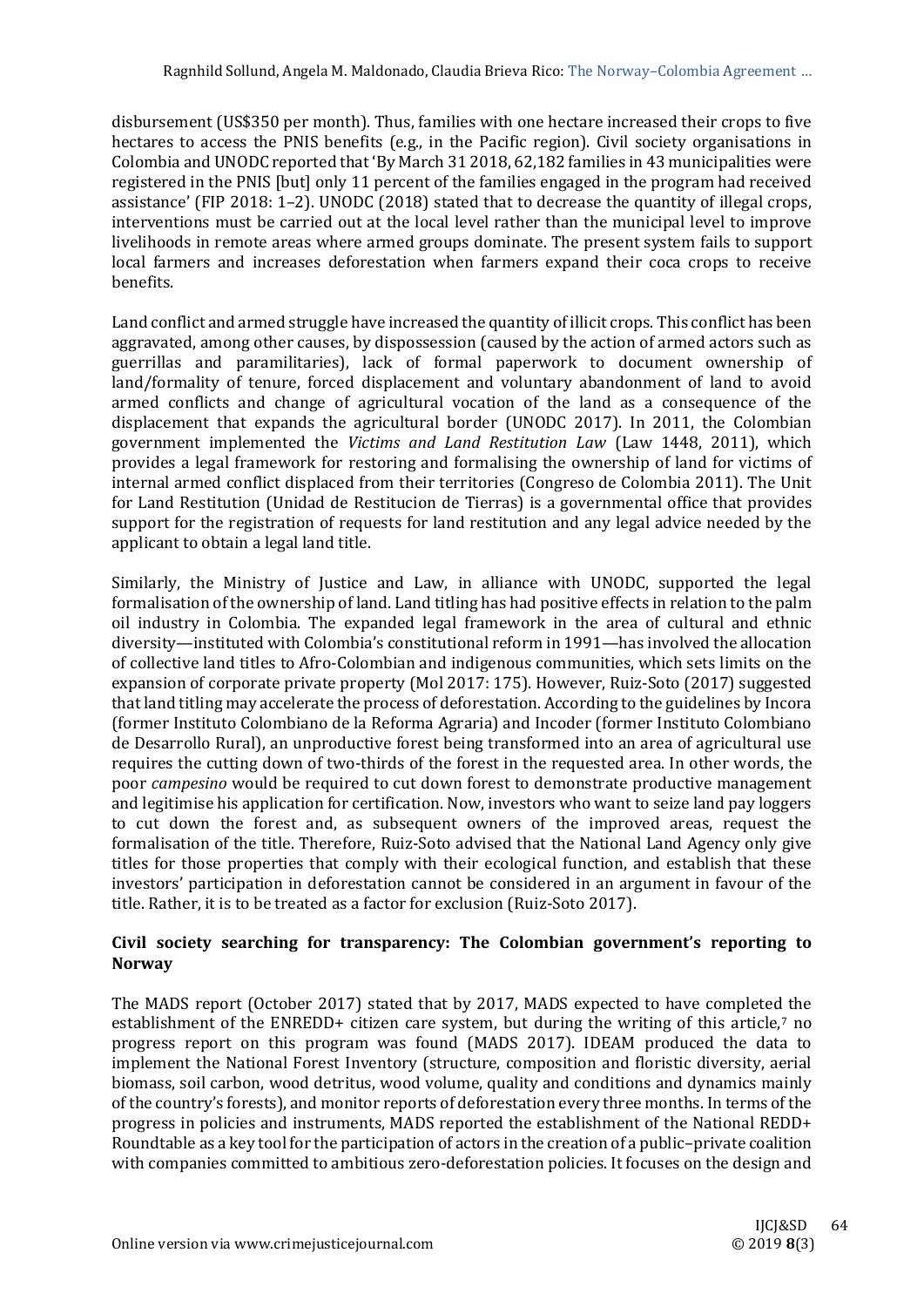implementation of sustainable agricultural production, improving the use of lands already deforested, and preventing new conversions of forests for agricultural purposes (MADS 2017).

Regarding sectorial achievements, MADS reported cadastral registration of at least 130,000 additional rural properties at the national level and the declaration of at least 2.5 million hectares of additional protected areas for on-site preservation. The Unit for Land Restitution stated in its online report that as of 30 September 2018, 117,000 requests for land titling have been filed, but only 6,518 titles have been formalised.

The second report from MADS (2017a) presented a comprehensive list of achievements related to Modality 1, such as the creation of additional legislation (e.g., Decree 1257 2017; Law 1900 2018) (MADS 2017b; Congreso de Colombia 2018) that will address the objectives of the JDI, including the monitoring and evaluation carried out by agencies such as the IDEAM and DNP, which collect data on key social, economic and environmental indicators. The report described the completion of 27 of 63 milestones, including decrees, national policies, land-use plans and life plans from Amazonian indigenous associations, design of an ENREDD+<sup>8</sup> citizen service system and an increase in protected marine areas (see MADS 2017, Appendix 1). In its 2016 report, Amazon Vision focused on budget allocation, stating that most of the budget was committed according to agreements with the governmental institutions that would implement the action plan (MADS 2016). Before delving further into the NICFI, we present the theoretical framework.

The UN report on social participation in the preparation of REDD+ highlights the Forests— Territories of Life initiative, which is the Colombian government's Integrated Strategy for Control of Deforestation and Forest Management (García 2018). The report also mentions the development of a participation route with four phases:

- 1) early dialogues, information, training and preparation (2010–2016) to improve information sharing on climate change
- 2) information for the construction of ENREDD+ (2016–2017), initiation of dialogue to generate input orientated towards the construction of ENREDD+, and to identify the causes and agents of deforestation, and possible measures and actions
- 3) ENREDD+ divulgation and feedback (2017) to create a first version of the National REDD+ Strategy document
- 4) social validation, policy and implementation agreements (without a set deadline) to count on the validation of the Strategy according to recommendations by the actors (people directly involved in the use of forest and deforestation) and the national standards (García et al. 2018).

While these reports may seem encouraging, the reality in rural areas of Colombia is very different. This gave rise to a group of citizens committed to the defence of the environment (25 children, adolescents and young adults) who filed a case before the Supreme Court of Justice of Colombia for the right to enjoy a healthy environment. They stated that, despite the commitments of the Colombian government to reducing deforestation, the Amazon is the region with the highest number of early deforestation warnings from the public. The court's decision favoured the plaintiffs, and ordered the Colombian government to formulate a plan to counteract the rate of deforestation in the Amazon. In addition, it ordered the creation of the *Pacto Intergeneracional por la vida del Amazonas Colombiano* (Intergenerational Agreement for the Life of the Colombian Amazon). In October 2018, the Supreme Court granted the government a maximum period of five months to complete this set of actions (Tolosa-Villabona 2018). With the Directiva Presidencial (Presidential Directive) No 5 (2018) signed by ex-president Santos, the Colombian government provided an action plan for the implementation of the court ruling. This delivered details for what was to be done in the short, medium and long term by all ministries, Colombian agencies, military forces and the police to fulfil the governmental responsibilities related to the substitution of illicit crops; issuing land titles for victims of armed conflict; improvement of local livelihoods (e.g.,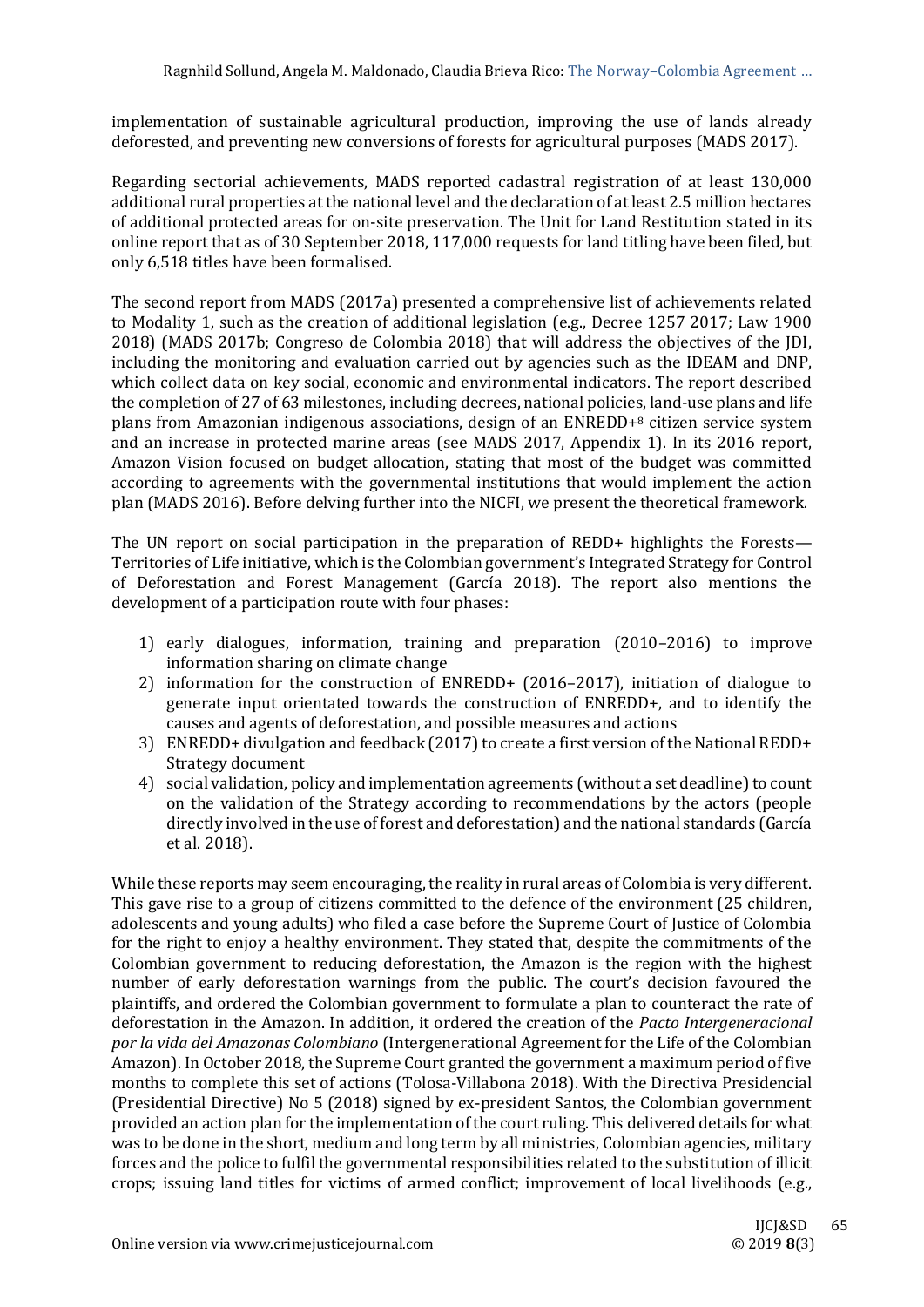agroforestry management, cattle ranching tourism, ecotourism); and operations to obstruct and destroy access routes for the extraction and transport of cocaine, among others. MADS met with local stakeholders, farmers, indigenous communities and local authorities from July–August 2018, to approach a participatory design for this document. These actions taken by civil society indicate that many of the state policies to stop the high rate of deforestation that threatens Colombia are not effectuated, causing the public to react with an unprecedented social movement that has achieved important victories in the face of this lack of action by the government.

## **Discussion**

As has been shown, an important point concerning deforestation, such as that in Brazil and Colombia, is that much of it is caused by illegal activities (Boekhout van Solinge 2010). Not only must the countries involved in the NICFI find ways to reduce their own legal deforestation, they are challenged by multifarious forms of criminality related to the illegal clearing of land (e.g., for agricultural purposes), as well as by corruption. This corruption and the Colombian authorities' lack of operational capacity seem to be the main factors preventing effective action against deforestation.

The studies conducted by the IDEAM and other sources provide comprehensive data on deforestation and its causes. Beyond the national and international agreements signed by the government, concrete action must be taken to reduce deforestation before more key ecosystems are lost. As suggested by the UNOCD (2018: 6):

The consolidation of peace must be accompanied by institutional presence capable of providing conditions for security and the rule of law. The main objective will be to facilitate and reinforce the role of the state and promote integrated rural development activities, reduce vulnerabilities and transform the territories of Colombia.

This implies the cessation of illicit land use, such as for illegal crops (e.g., coca), illegal mining and extensive livestock farming—all which entail deforestation.

The Colombian government needs to re-evaluate the traditional rural development strategies that rely on the unsustainable exploitation of forested areas (Mol 2013, 2017). It is necessary to investigate the feasibility of alternative land-use practices, such as sustainable tropical agriculture and production that promotes coexistence with forests, especially with regard to the Amazon region (Hoffman 2016). This is necessary to guarantee the continuity of complex dynamics between the Andean highlands and the Amazonian lowlands that have influenced the origin and maintenance of neotropical biodiversity (Clerici et al. 2018).

Participatory research and action must be established, integrating the ecological knowledge of indigenous people and the reintegrated FARC members' knowledge of the territory (Salazar et al. 2018; see Goyes 2017 in relation to seed management). This will facilitate the study of biodiversity, giving priority to local needs. As matters stand, discussions are made and measures planned by public servants in places disconnected both physically and politically from the localities where their action plans are supposed to be implemented. While the reports of the positive achievements made by the Colombian governments seem promising and convincing, this lack of understanding of the reality of isolated communities and their relationship with tropical forests leaves it unclear whether the Colombian government's policies are of sufficient practical value to prevent deforestation.

Furthermore, a list of achievements that exists only on paper cannot guarantee that funding has been invested in the root of the problem. The state fails to fulfil its promises regarding crop substitution, land titling and provision of sustainable livelihoods for the local communities it has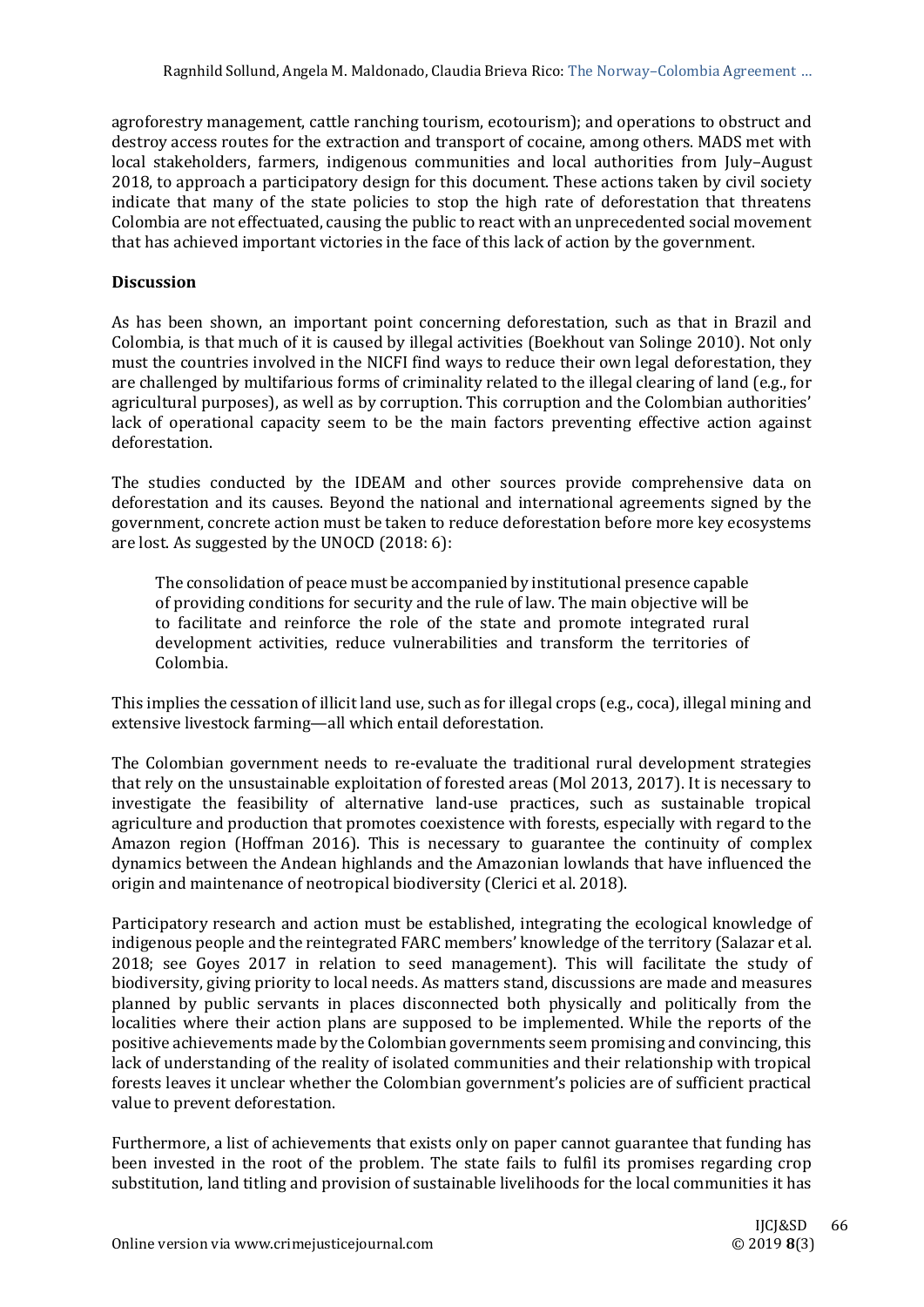neglected since the beginning of the armed conflict in Colombia, or to assess the situation for those affected directly by the forest-saving measures. Instead, considerable funding is spent on salaries for a substantial number of public servants in the main cities. Thus, the new government's challenge is to restore trust in the state and demonstrate its commitment to the peace process and to the promises given during the presidential campaign regarding the conservation of the Amazon region and its cultural, social and biological diversity.

Credibility and transparency must be in place when reporting to international donors (like Norway) that are part of the JDI. Norway must, through *Riksrevisjonen*, continue to closely monitor the NICFI's claims of success concerning deforestation prevented by the Colombian government to ensure that a) the requirements are fulfilled; and b) that in doing so, these do not burden local groups in an unjust manner, since the Colombian government has an interest in presenting a disproportionate positive image rather than a discouraging reality. Just as deforestation through palm oil production, causing both environmentally harmful withdrawals and monoculture additions (Mol 2013, 2017; Stretesky et al. 2013), may be part of colonial and neo-colonial practices disadvantaging groups who have traditionally been disadvantaged in Colombia. Thus, pressure from distant authorities dictating how Colombians are to save the forest, with vast social implications, may be examples of the same.

While the Supreme Court case in Colombia that favoured the environmental rights of the plaintiffs and the subsequent implementation of the Intergenerational Agreement for the Life of the Colombian Amazon are positive steps, it is urgent that the new government follow up on the court decision, and more broadly, that the people who live in the Amazon and other places exposed to deforestation actively participate in planning how to prevent it. REDD+ critics' main objection concerns the lack of involvement of indigenous groups, undermining their self-determination (Raftopoulous and Short 2017: 172).

The North and the South share a harmony of interest in reducing climate change and deforestation. However there are different gains and losses within Colombia and Norway, since Norwegian citizens do not suffer from measures made in Colombia, but can benefit from the Norwegian state's continued oil exploitation.

Norway is, through NICFI, succeeding in several aspects of image-building. Through seemingly reducing carbon emissions in Colombia, Brazil and other Southern countries, it can continue its own carbon emission policy related to environmentally harmful oil and gas production, but simultaneously appear to be at the forefront of protecting the natural environment and reducing climate change. The value of the Norwegian Government Pension Fund Global, which was established when Norway entered the oil industry, amounts to \$US1.076 trillion as of 22 July 2019. <sup>9</sup> Consequently, Norway has the economic resources to provide humanitarian aid, direct/participate in peace negotiations and prevent deforestation in the South. Nonetheless, Norway's fortune is derived predominantly from environmentally harmful industries such as oil and gas production, thus producing a 'brown crime' (South 2015; White 2011), as well as aquafarming of salmon, fed with Brazilian soy produced through deforestation. Norway imported 670,000 tons of soy protein concentrate for fish fodder in 2016, of which 94 per cent came from Brazil (Regnskogsfondet and Fremtiden i våre hender 2017: 4). Norway aims to significantly increase its salmon production by 2050 and continue its oil and gas production.

Both countries may desire to proceed with activities that drive global warming, rather than stopping it, but Norway can pay to eliminate such burden. Also within; the 'South', there are interests that are in disharmony; for example, the Colombian state may want to exploit its resources (e.g., minerals), which can produce social benefits, but again also can produce deforestation and problems for the country's inhabitants. People may also try to exploit the arrangements of the state to fulfil its obligations to the NICFI agreement for their own benefit,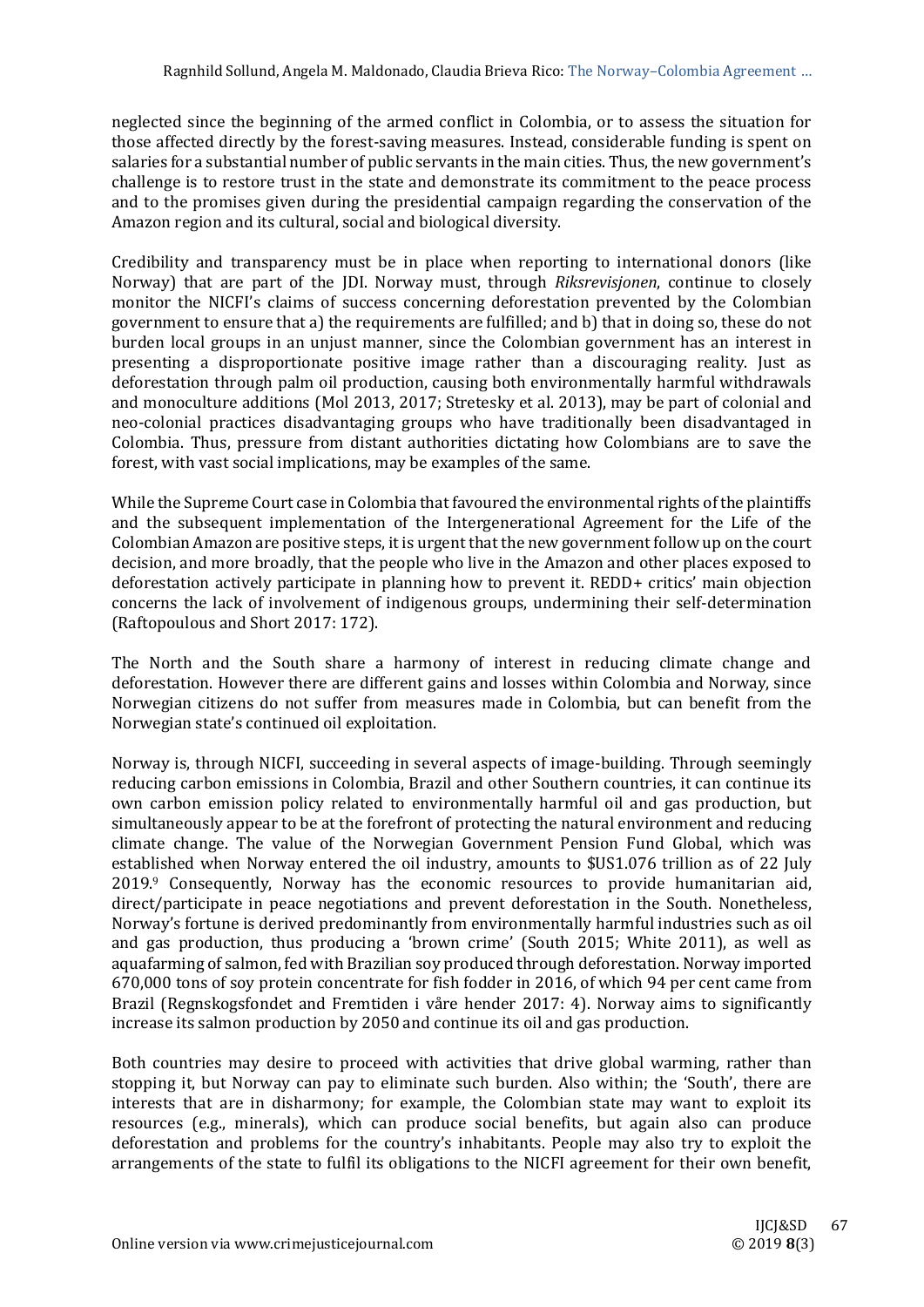which in turn produces a larger disharmony of interest as deforestation is increased, as discussed in relation to coca plantations.

Although it may seem that there is an external 'imperialist' climate change power in the rich North that determines the internal politics of the South, there are also core-periphery patterns and problems within Colombia, where the central powers claim that they are determining how to achieve the objectives of reducing climate change, but may be acting contrary in favour of private interests. In this way, we are witnessing the consequences of the domination of power relations and private interests, both from Norway, as well as internally in Colombia (Galtung 1971: Goyes 2017).

## **Conclusion**

It is vital that the interests of the entire Colombian population are safeguarded. As protecting the natural environment has become a life-threatening activity in Latin America (Human Rights Watch 2018; Lynch et al. 2018), protesters and people directly affected by deforestation and the measures taken to prevent it must be heard and supported. This is important not only for securing the environmental rights of humans, as an extension of human rights (White 2013), but also to secure their culture. Saving the forest, however, is important in view of the rights of the environment, from a non-anthropocentric perspective (White and Halsey 1998, Zaffaroni 2011). When preserving national parks and forests, it is essential to pay close attention to the injustices that efforts like the NICFI may produce, and to the injustice produced when rich countries pay to free themselves from their own obligations through such initiatives. Even if a nation is working against deforestation globally, it must still reduce carbon emissions domestically as a step towards eco-global justice.

Through the NICFI, the rich North, rather than contributing significantly to reducing global warming, dictates state policies in the Global South to glorify the donor countries' own image. For some, these countries can be legitimately described as climate neo-colonialists that potentially cause injustice for people in the periphery (Benjaminsen and Svartad 2018; Galtung 1972). While the forest is protected, or rather *appears* to be protected through a number of measures as exemplified above, when it comes to crops for illicit use and land titling, the danger comes from how little is done in practice to directly protect the forests and their inhabitants—human and non-human.

Conversely, corruption at various levels, in the case of Colombia, is a problem of great proportions that prevents concrete and effective actions to be taken to stop deforestation. Revealing more internal problems and the effects of the policy of payment for conservation to countries of the South must be a central topic for a green, Southern criminology in the years to come. At present, one such central topic is intergenerational equity (Weston 2012; White 2011, 2013), a topic recently highlighted by young Swedish climate activist Greta Thunberg, who is leading school strikes worldwide to protest global warming politics. To envision intergenerational equity, White argued, one must pay attention to the effects of harmful acts and policies, not only those that harm us or others directly, but also those that will harm coming generations, whether human or nonhuman. This is something we can achieve through horizon scanning. However, we do not need to scan the future horizon to observe the harms of climate change and deforestation. The future is now, climate change is here (UN IPCC 2018), and forests are falling even as we speak; now is the time to act. As we do, it is necessary to emphasise that the rulers must listen to their people and stop favouring the particular interests of entrepreneurs and multinationals, which contribute little to the economy of the countries of the South, but encourage the erosion of natural resources. Deforestation in Colombia will be reduced and prevented when there is a consensus among the actors involved, effective actions are taken by the government authorities, and the favouring of private interests is left aside.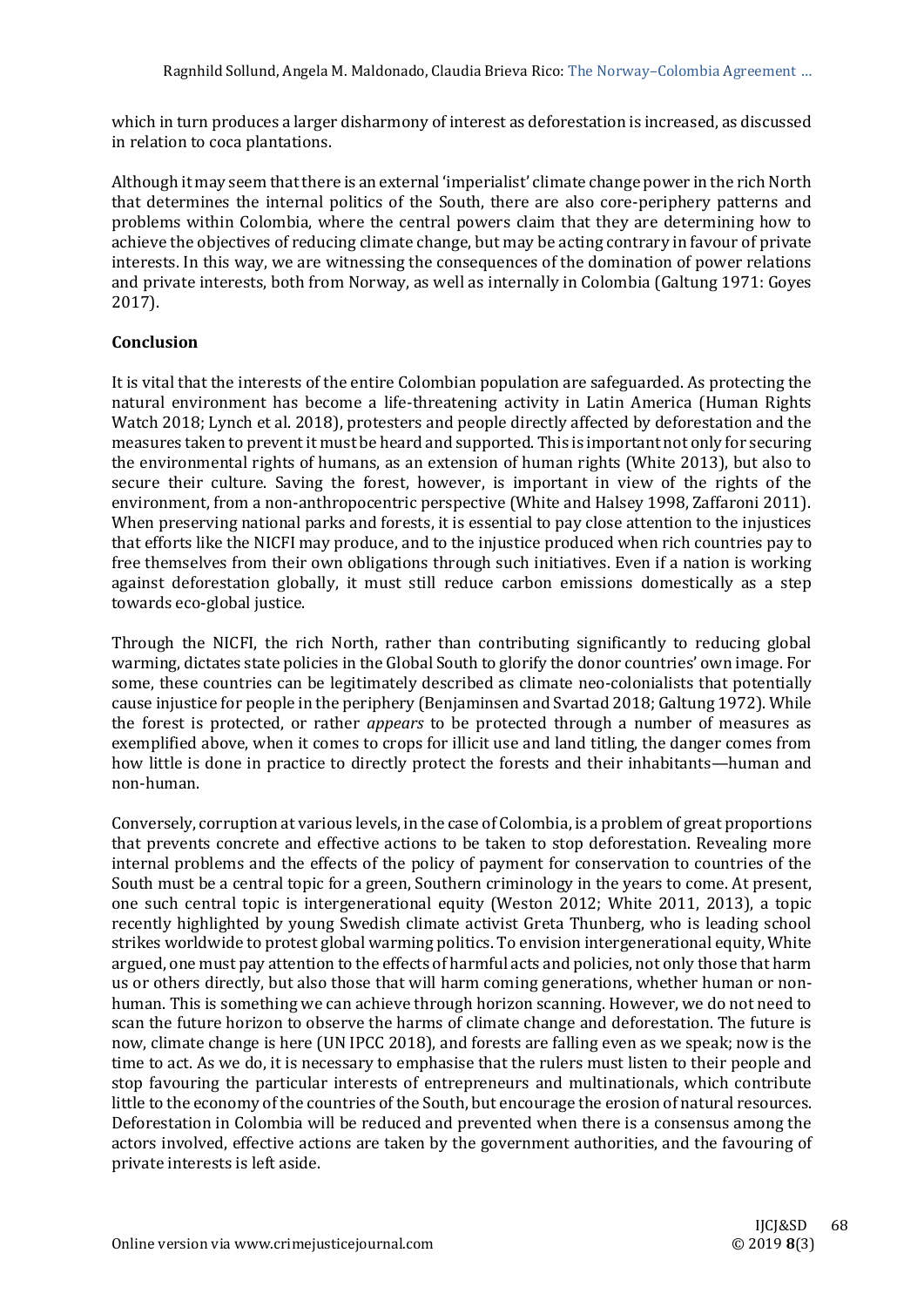## *Correspondence:*

-

- Professor Ragnhild Sollund, Department of Criminology and Sociology of Law, University of Oslo, Postboks 6706 St., Olavs plass, 0130 Oslo. Email: ragnhild.sollund@jus.uio.no.
- Dr Angela M Maldonado, Fundacion Entropika, Calle 18 No. 7B-23, Leticia, Amazonas, Colombia. Email: amaldonado@entropika.org.
- Claudia Brieva Rico, Lecturer Animal Health Department, Faculty of Veterinary Medicine and Animal Science, Universidad Nacional de Colombia. Email: cibrievar@unal.edu.co.

6https://www.regjeringen.no/no/tema/klima-og-miljo/klima/klima--og-skogsatsingen/kos-

<sup>7</sup> July–November 2018.

## **References**

Agencia Nacional de Minería (2012) *Resoluciòn Nùmero 045 de 2012*. Diario Oficial de Colombia.

Beirne P and South N (eds) (2007) *Issues in Green Criminology*: *Confronting Harms Against Environments, Other Animals and Humanity*. Devon: Willan.

- Benjaminsen T and Svarstad H (2018) Marx i skogen'. *Klassekampen*. Available at https://dagens.klassekampen.no/2018-05-22/marx-i-skogen (accessed 22 July 2019).
- Benjaminsen TA and Svarstad H (2018) REDD og norsk klimakolonialisme i Tanzania. *InternasjonalPolitikk* 76(1): 24-46. https://doi.org/10.23865/intpol.v75.654
- Birdsall N, Savedoff W and Seymor F (2014) The Brazil-Norway agreement with performancebased payments for forest conservation: Successes, challenges, and lessons. Center for Global Development. Available at https://www.cgdev.org/sites/default/files/brazil-norwayagreement-performance-based-payments-forest-conservation-brief.pdf (accessed 22 July 2019).
- Boekhout van Solinge T (2010) Deforestation crimes and conflicts in the Amazon. *Critical Criminology* 18(4): 263–277. https://doi.org/10.1007/s10612-010-9120-x
- Brisman A, South N and Walters R (2018) Climate apartheid and environmental refugees. In Carrington K, Hogg R, Scott J and Sozzo M (eds) *The Palgrave Handbook of Criminology and the Global South*: 301–321. Switzerland: Palgrave Macmillan.
- Carrington K, Hogg R and Sozzo M (2016) Southern criminology. *British Journal of Criminology*  56(1): 1–20. DOI: 10.1093/bjc/azv083
- Clerici N, Salazar C, Pardo C, Jiggins C, Richardson J and Linares M (2018) Peace in Colombia is a critical moment for Neotropical connectivity and conservation: Save the northern Andes– Amazon biodiversity bridge. *Conservation Letters*; e12594. DOI: 10.1111/conl.12594

<sup>1</sup> Norway is among the world's most oil- and gas-producing countries, fulfilling 20 per cent of Europe's gas needs. https://www.eia.gov/todayinenergy/detail.php?id=16311

<sup>2</sup> https://www.regjeringen.no/en/aktuelt/colombia/id2464811/

<sup>&</sup>lt;sup>3</sup> Zero net deforestation describes a forest frontier region in which the area of forest that is cleared over a given time is equal to or less than the area of 'new' forest that is regenerating or being anthropogenically restored during that same period (https://earthinnovation.org/our-work/case-studies/colombias-amazon-vision-program/).

<sup>4</sup>REDD (Reducing Emissions from Deforestation and Forest Degradation) (https://www.unredd.net/about/what-isredd-plus.html) involves measures made in 'developing' countries. The + has gradually been added to mark the addition of further goals, such as environmental protection, sustainable forest management or carbon storing in forests (Benjaminsen and Svarstad 2018).

<sup>5</sup> Manuscript version.

innsikt/brasil1/id734166/#brasilsresultaterogutbetalinger. Norway has paid Brazil NOK\$7,473 million [US\$ 962259.05 between 2006 and 2015. https://www.regjeringen.no/no/tema/klima-og-miljo/klima/klima--ogskogsatsingen/kos-innsikt/brasil1/id734166/#brasilsresultaterogutbetalinger

<sup>8</sup> Estrategía nacional de REDD+ (The National strategy of REDD+).

<sup>9</sup> https://www.nbim.no/en/the-fund/market-value/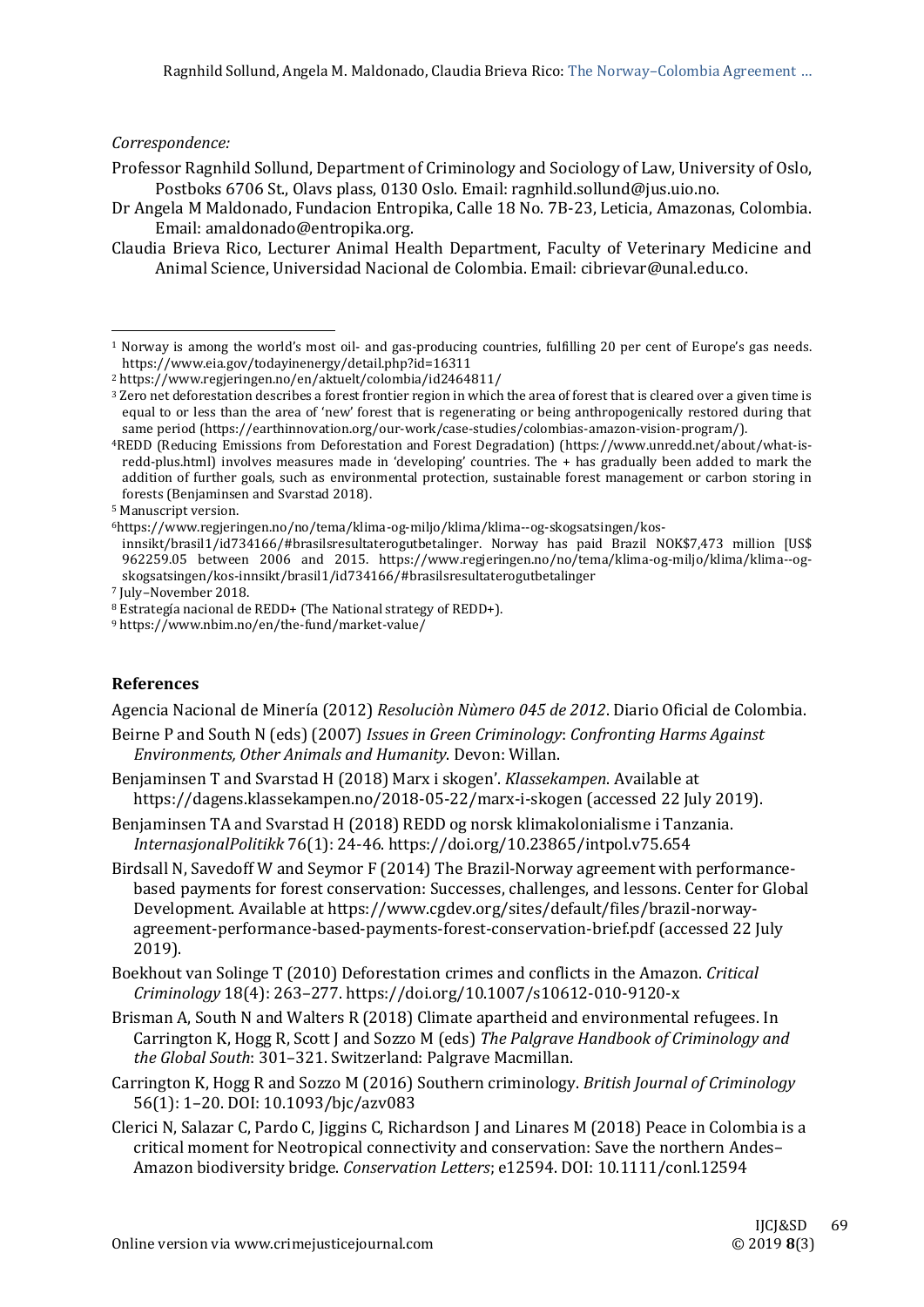Congreso de Colombia (2011) *Ley 1448 de 2011*. Diario Oficial de Colombia, Bogotá, Colombia.

Congreso de Colombia (2015) *Ley 1753 de 2015*. *Por la cual se expide el Plan Nacional de Desarrollo 2014-2018 'Todos por un nuevo país'.* Diario Oficial de Colombia, Bogotá, Colombia.

Congreso de Colombia (2018) *Ley 1900 de 2018*. Diario Oficial de Colombia, Bogotá, Colombia.

Del Olmo R (1998) The ecological impact of illicit drug cultivation and crop eradication programs in Latin America. *Theoretical Criminology* 2(2): 69–78. https://doi.org/10.1177%2F1362480698002002007

Departamento Nacional de Planeación de Colombia (2015) Plan Nacional de Desarrollo 2014– 2018. Tomo 1. Bogotá, Colombia.

Directiva Presidencia No. 05 (2018) *Articulación institucional para el cumplimiento de las órdenes impartidas por la Corte Suprema de Justicia mediante sentencia 4360 2018 del 5 de abril de 2018, relacionadas con la deforestación en la Amazonia*. Presidencia de la República de Colombia. Bogotá, Colombia.

El Tiempo (2017) *La cruzada para que no se sigan robando al país con corrupción*. Available at https://www.eltiempo.com/justicia/delitos/cifras-de-la-corrupcion-en-colombia-61750 (accessed 22 July 2019).

- Eng S (2015) Bistand: De store prosjektenestid. Norgeshistorie.no. University of Oslo. Available at https://www.norgeshistorie.no/oljealder-og-overflod/artikler/1953-bistand-de-storeprosjektenes-tid.html (accessed 22 July 2019).
- FIP—Fundación Ideas para la Paz (2018) *How is coca crop substitution progressing in Colombia? Implementation lags and pending tasks*. Available at http://cdn.ideaspaz.org/media/website/document/5b0c6e5c29dfd.pdf (accessed 22July 2019).
- Galtung J (1971) A structural theory of imperialism. *Journal of Peace Research* 8: 81–117. https://doi.org/10.1177%2F002234337100800201
- García P, Ome E, Camacho A, Leguía D, Yepes A and Rodríguez M (2018) *La participación social: de la preparación de REDD+ a la construcción de la Estrategia Bosques Territorios de Vida*. Programa ONU REDD. Bogotá, Colombia.
- Goyes DR (in print) Little development, few economic opportunities and many difficulties. Climate change from a local perspective. *International Journal for Crime, Justice and Social Democracy.*
- Goyes DR (2017) Biopiracy From a Green Criminological Perspective*.* PhD Thesis, University of Oslo, Norway*.*
- Goyes DR and South N (2015) Land-grabs, biopiracy and the inversion of justice in Colombia. *British Journal of Criminology* 56(3): 558–577. DOI: 10.1093/bjc/azv082

Guzmán-Ayala A (2017) *Mediocridad es corrupción*. Ola Política. Available at http://olapolitica.com/opinion/mediocridad-es-corrupcion/ (accessed 22 July 2019)..

- Halsey M and White R (1998) Crime, ecophilosophy and environmental harm. *Theoretical Criminology* 2(3): 345–371. https://doi.org/10.1177%2F1362480698002003003
- Hermansen EAT and Kasa S (2014) *Climate policy constraints and NGO entrepreneurship: The story of Norway's leadership in REDD+ financing*, Center for Global Development Working Paper 389. Available at https://www.cgdev.org/publication/climate-policy-constraints-andngo-entrepreneurship-story-norways-leadership-redd (accessed 22 July 2019)..
- Hogg R, Scott J and Sozzo M (2017) Southern criminology: Guest editors' introduction. *International Journal for Crime, Justice and Social Democracy* 6(1): 1–7. https://doi.org/10.5204/ijcjsd.v6i1.395
- Hoffmann C (2016) Colombia and the Prospect of Peace: Is There Hope for a Slowdown of Deforestation in the Foothills of the Amazon? Master's Thesis, Humboldt-Universität Zu Berlin, Berlin, Germany.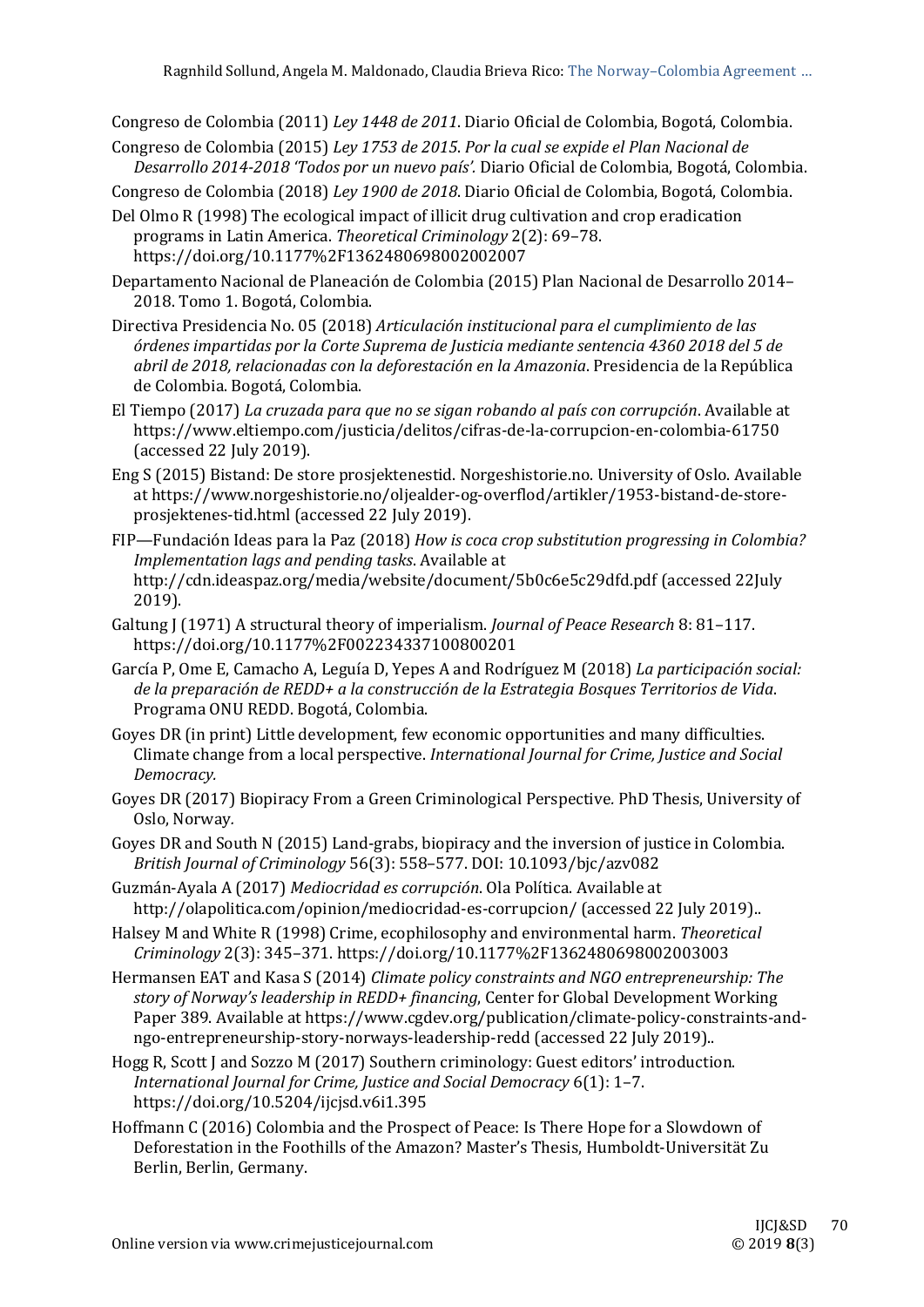- Human Rights Watch (2018) World Report 2018. Available at https://www.hrw.org/worldreport/2018 (accessed 22 July 2019).
- IDEAM—Instituto de Hidrología Meteorología y Estudios Ambientales (2018) *Resultados Monitoreo de la Deforestación 2017*. Avaialble at http://www.ideam.gov.co/documents/24277/72115631/Actualizacion\_cifras2017+FINAL.p df/40bc4bb3-370c-4639-91ee-e4c6cea97a07 (accessed 22 July 2019).
- JDI Joint Declaration of Intent (2015) Available at https://www.regjeringen.no/globalassets/departementene/kld/kos/joint\_declaration\_of\_int ent colombia norway germany uk redd in colobia-002.pdf (accessed 23 July 2019).
- Lynch MJ, Stretesky, PB and Long MA (2018) Green criminology and native peoples: The treadmill of production and the killing of indigenous environmental activists. *Theoretical Criminology* 22(3): 318–341. DOI: 10.1177/1362480618790982.
- Lynch MJ and Stretesky PB (2016) *Exploring Green Criminology: Toward a Green Criminological Revolution*. London: Routledge.
- MADS—Ministerio de Ambiente y Desarrollo Sostenible República de Colombia (2016) *Visión Amazonia. Informe anual 2016*.
- MADS—Ministerio de Ambiente y Desarrollo Sostenible República de Colombia (2017a) *Segundo reporte de cumplimiento de hitos bajo la modalidad 1 de la declaración conjunta de intención sobre REDD+.* Available at

http://www.minambiente.gov.co/images/Atencion\_y\_particpacion\_al\_ciudadano/consultas\_ publicas\_2017/2o\_Reporte\_cumplimiento\_hitos\_DCI.pdf (accessed 22 July 2019).

- MADS—Ministerio de Ambiente y Desarrollo Sostenible República de Colombia (2017b) *Decreto 1257 de 2017.* Diario Oficial de Colombia.
- Mol H (2013) 'A gift from the tropics to the world': Power, harm, and palm oil. In Walters R, Westerhuis DS and Wyatt T (eds) *Emerging Issues in Green Criminology*: 242–260. London: Palgrave Macmillan.
- Mol H (2017) Agro-industry expansion through 'strategic alliances': The shifting dynamics of palm oil-related dispossession. In Goyes DR, Mol H, Brisman A and South N (eds) *Environmental Crime in Latin America*: 163–186. London: Palgrave Macmillan.
- Newman V and Ángel M (2017) Sobre la corrupción en Colombia: marco conceptual, diagnóstico y propuestas de política. *Cuadernos Fedesarrollo* No. 56.
- Norges internasjonale klima- og skoginitiativ (2015) Available at https://www.regjeringen.no/globalassets/departementene/kld/kos/statusrapport-2015 norges-internasjonale-klima-og-skoginitiativ.pdf (accessed 22 July 2019).
- Oficina del alto comisionado para la paz (2016) Texto completo del acuerdo final para la terminación del conflicto y la construcción de una paz estable y duradera. Available at http://www.altocomisionadoparalapaz.gov.co/procesos-yconversaciones/Documentos%20compartidos/24-11-2016NuevoAcuerdoFinal.pdf (accessed 22 July 2019).
- Raftopoulos M and Short D (2016) A new benchmark for green criminology. In Hall M, Wyatt T, South N, Nurse A, Potter G Maher J (eds) *Greening Criminology in the 21st Century: Contemporary Debates and Future Directions in the Study of Environmental Harm*: 165. Routledge.
- Regnskogsfondet (Rainforest Foundation Norway) and Fremtiden i våre hender (2017) Fra brasiliansk jord En rapport om soya i norsk laksefôr.
- Resolución 045 (2012) *Por la cual se declaran y se delimitan unas Áreas Estratégicas Mineras y se adoptan otras determinaciones*. Agencia Nacional de Minas. Bogotá, Colombia.
- Riksrevisjonen (2018) Riksrevisjonens undersøkelse av Norges internasjonale klima- og skogsatsing Dokument 3:10 (2017–2018). Available at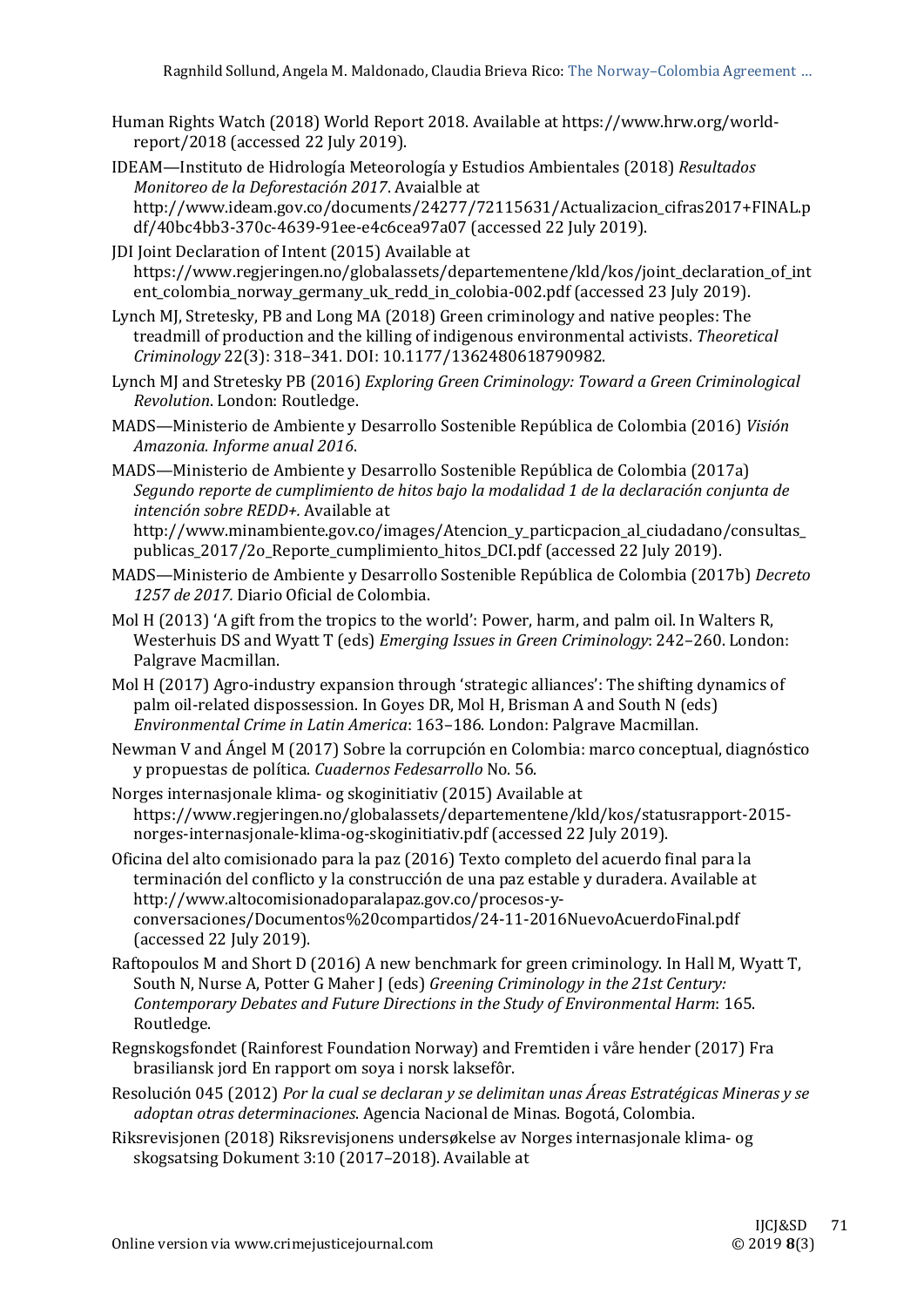https://www.nettavisen.no/nyheter/riksrevisjonen-slakter-norges-bruk-av-235-milliarderkroner-pa-beskyttelse-av-regnskog/3423487119.html (accessed 22 July 2019).

- Rojas-Páez G (2017) Understanding environmental harm and justice claims in the Global South: Crimes of the powerful and peoples' resistance. In Goyes DR, Mol H, Brisman A and South N (eds) *Environmental Crime in Latin America*: 57–83. London: Palgrave Macmillan.
- Ruiz-Soto JP (2017) Titulación motor de la deforestación. *El Espectador*. Available at https://www.elespectador.com/opinion/titulacion-motor-de-la-deforestacion-columna-700293 (accessed 22 July 2019).
- Salazar A et al. (2018) The ecology of peace: Preparing Colombia for new political and planetary climates. *Frontiers in the Ecology and Environment* 16(9): 1–7. DOI: 10.1002/fee.1950.
- Sollund R (2008) *Global Harms: Ecological Crime and Speciesism*. New York: Nova Science Publishers.
- Sollund R (2015) Critical criminology—an agenda for change. In Sollund R (ed.) *Green Harms and Crimes: Critical Criminology in a Changing World*: 1–26. London: Springer.
- South N (2015) Green criminology, brown crime and problems of despoiling, disposal and demanufacturing in global resources industries. In Wyatt T (ed.) *Hazardous Waste and Pollution: Detecting and Preventing Green Crimes*:11-25. London: Palgrave.
- Stretesky PB, Long MA and Lynch MJ (2013) *The Treadmill of Crime: Political Economy and Green Criminology*. London: Routledge.
- Tolosa-Villabona LA (2018) *Acción de Tutela. Fallo impugnación Sentencia STC4360-2018. Radicación No. 11001-22-03-000-2018-00319-01*. Corte Suprema de Justicia de Colombia. Sala de casación civil. Bogotá, Colombia.
- Tvedt T (2007) International development aid and its impact on a donor country: A case study of Norway. *European Journal of Development Research* 19(4): 614–635. https://doi.org/10.1080/09578810701667672
- UNODC—Oficina de las Naciones Unidas contra la Droga y el Delito (2017) *Colombia: Monitoreo de territorios afectados por cultivos ilícitos 2016*. Available at https:/ /www.unodc.org/documents/colombia/2017/julio/CENSO\_2017\_WEB\_baja.pdf (accessed 22 July 2019).
- UNODC—United Nations Office on Drugs and Crime (2018) *Coca Cultivation Survey Report for Colombia 2017. Executive summary*. Available at http://www.unodc.org/documents/cropmonitoring/Colombia/Colombia\_Survey\_territories\_affected\_illicit\_crops\_2017\_Summary.pdf (accessed 22 July 2019).
- Unidad de Restitución de Tierras (2018) *Estadística de Restitución de Tierras: Registro de Tierras Despojadas y Abandonadas Forzosamente*. Availalble at https://www.restituciondetierras.gov.co/estadisticas-de-restitucion-de-tierras (accessed 22 July 2019).
- Villar D, Perez-Montes JE and Schaeffer DJ (2017) Mining as the 'locomotive' of the Colombian economy: It's real cost. *Journal of Pollution Effects and Control* 5(194). DOI: 10.4176/2375- 4397.1000194
- Weston B (2012) The theoretical foundations for intergenerational justice. *Human Rights Quarterly* 34(1): 251–266. Available at

http://www.commonslawproject.org/sites/default/files/weston\_-

the theoretical foundations of intergenerational ecological justice.pdf (accessed 22 July 2019).

- White R (2011) *Transnational Environmental Crime: Towards an Eco-Global Criminology*. London: Routledge.
- White R (2013) *Environmental Harm: An Eco-Justice Perspective*. Bristol: Policy Press.
- White R (2018) *Climate Change Criminology*. Bristol: Polity Press.